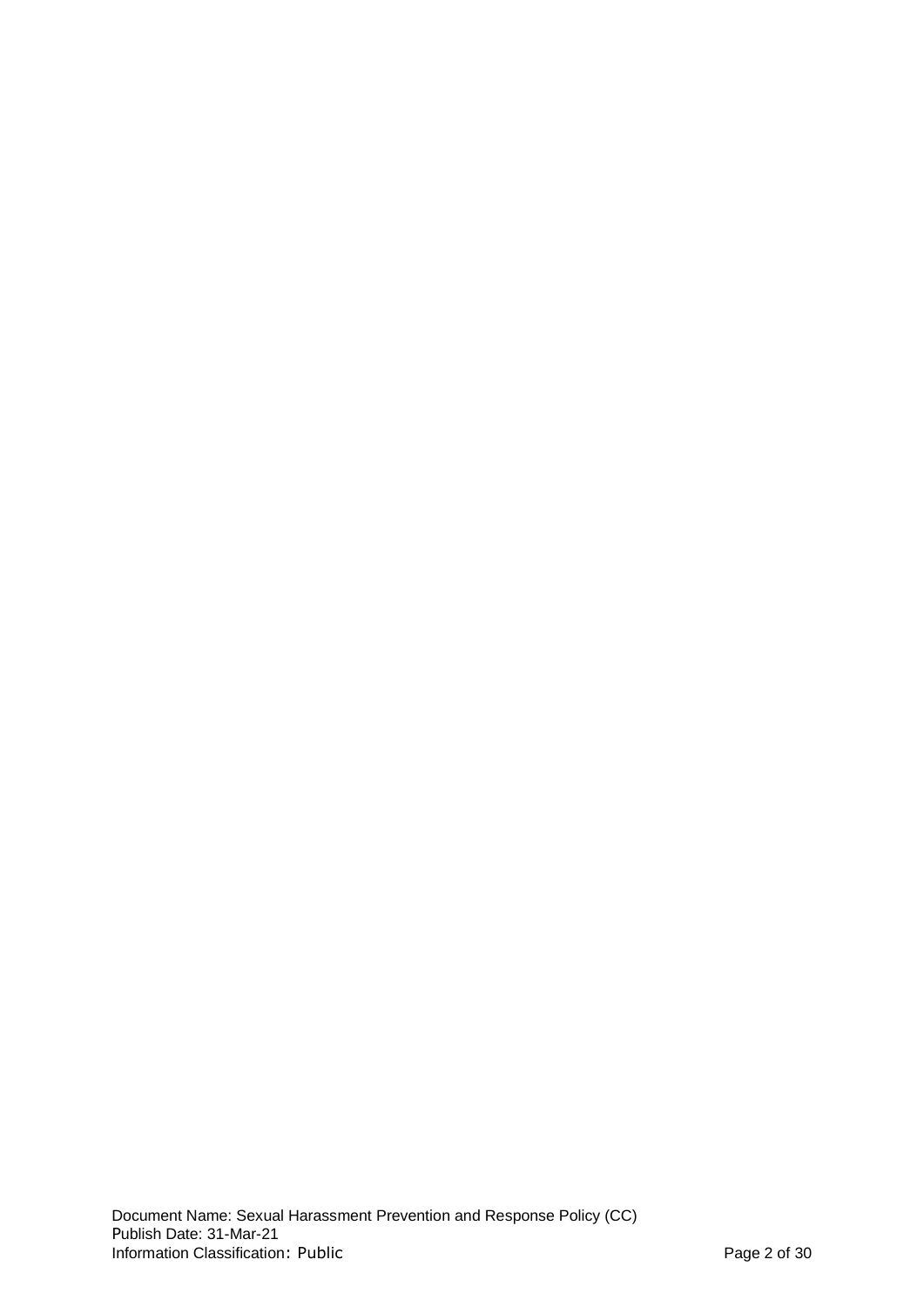## **Contents**

| 1              |                                                                       |
|----------------|-----------------------------------------------------------------------|
| 1.1            |                                                                       |
| 1.2            |                                                                       |
| 1.3            |                                                                       |
| $\overline{2}$ |                                                                       |
| 2.1            |                                                                       |
| 2.2            |                                                                       |
| 2.3            |                                                                       |
| 2.4            |                                                                       |
| 2.5            |                                                                       |
| 2.6            |                                                                       |
| 3              |                                                                       |
| 4              |                                                                       |
| 4.1            |                                                                       |
| 4.2            |                                                                       |
| 4.3            |                                                                       |
| 5              |                                                                       |
| 6              |                                                                       |
| 7              |                                                                       |
|                |                                                                       |
|                |                                                                       |
|                |                                                                       |
|                |                                                                       |
|                | Appendix 5: Process Flow for Managing Sexual Harassment Complaints 24 |
|                |                                                                       |
|                | Appendix 7: Reporting Posters Posted around Campus 30                 |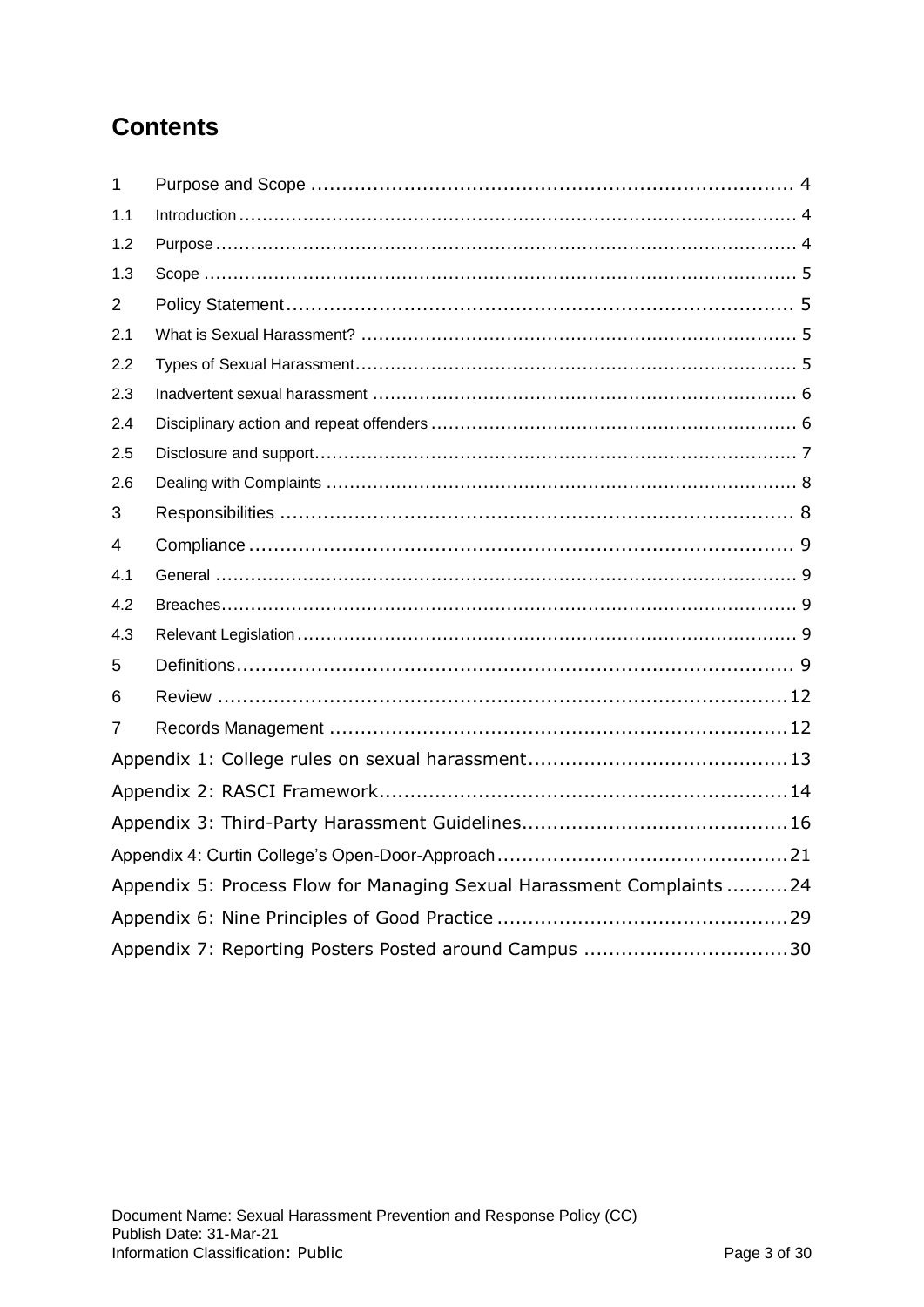## <span id="page-3-0"></span>1 Purpose and Scope

- a) Curtin College (the "**College**") as part of Navitas is committed to providing a safe and respectful study and workplace that is free from sexual harassment.
- b) Curtin College aims to ensure that all staff and students and third-party contractors, understand their responsibilities and are:
	- i. Aware of the behaviours that may constitute sexual harassment;
	- ii. Informed in the prevention of sexual harassment;
	- iii. Know where to get support for themselves or others;
	- iv. Know how to report sexual harassment.
- c) Curtin College encourages the reporting of behaviour that is harmful and disrespectful so it can be addressed as part of UPA's zero tolerance approach to sexual harassment in the study and work place.

#### <span id="page-3-1"></span>1.1 Introduction

- a) This Sexual Harassment Prevention and Response Policy ("**Policy**") sets out the approach of Curtin College and its partner provider relating to the response to and management of sexual harassment.
- b) Sexual harassment in our work and study places is an unacceptable form of behaviour, which will not be tolerated under any circumstances.
- c) It is not the intention of this Policy to interfere in personal lives and relationships; however, Curtin College has an obligation to take all reasonable measures to eliminate sexual harassment in the work and study environment.
- d) The effect of sexual harassment on those people involved can range from annoyance to deep distress and can lead to an intimidating, hostile and offensive work and study environment.
- e) Sexual harassment can contribute to reduced quality in work and study; low morale and distraction from work and study; absenteeism from the workplace and classes; student attrition and staff turnover and, poor health. Ignoring the impact of sexual harassment on the College's community is simply not an option.

## <span id="page-3-2"></span>1.2 Purpose

- a) The purpose of this Policy is to set out the legal responsibilities and obligations of employees and students at Curtin College in relation to sexual harassment and relevant laws.
- b) It is not the intention of this Policy to interfere in personal lives and relationships except where they breach codes of conduct and policies relevant to sexual assault and sexual harassment (SASH) in the work and study place.
- c) It is the intention of this Policy to ensure that Curtin College takes all reasonable measures to eliminate sexual harassment in its colleges and on its campuses.
- d) The purpose of this Policy is also to:
	- i. provide a safe working and study environment, which is free from sexual harassment;
	- ii. support diversity and inclusive work and study practices;
	- iii. promote respect amongst all staff and all students;
	- iv. encourage fair and equitable treatment of all staff and students; and,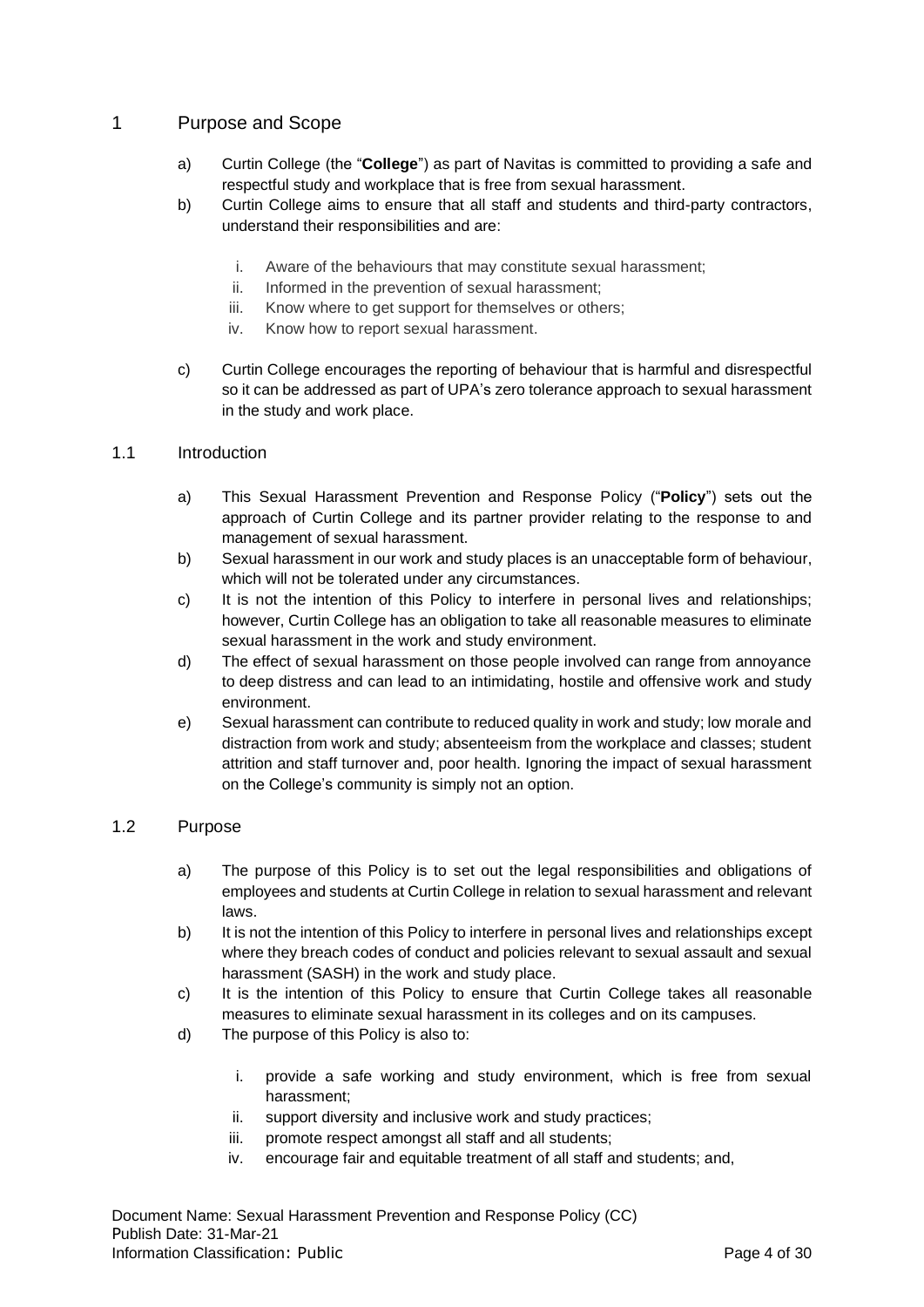- v. ensure that staff and students have redress against sexual harassment in the work and study environment.
- e) Curtin College is also committed to respecting, promoting, supporting and implementing human rights as set out in the *Universal Declaration of Human Rights* (General Assembly resolution 217A) and the values as set out in Navitas Pty Ltd (the Parent Company of Curtin College) Code of Practice (see: [Values](https://d606ececba85bd562324-75033b855bb9559d9e33014a11643e62.ssl.cf1.rackcdn.com/values-in-action-updated.pdf) in Action and [Speak](https://navitas.whispli.com/Navitas-Anonymous-Reporting) Up portal).

#### <span id="page-4-0"></span>1.3 Scope

- a) This policy applies to every staff member, student and third-party service provider, regardless of gender, sexual orientation, level, function, seniority, status or other protected characteristics.
- b) It also applies to contractors, service providers, clients, customers and visitors when they are engaged in Curtin College activities.
- c) It is applicable to all Curtin College locations in Perth and Singapore.
- d) This Policy has been prepared in accordance with relevant legislation as set out in 4.3 of this Policy.
- e) The Policy with associated Procedures sets out how Curtin College complies with relevant legal standards and regulations regarding sexual harassment.

## <span id="page-4-1"></span>2 Policy Statement

- a) Sexual harassment is unacceptable and has no place in the Curtin College community.
- b) No person, staff or student, must ever engage in behaviour which could be regarded as sexual harassment.
- c) Sexual harassment can impact anyone, regardless of their sex, gender identity or sexual orientation.
- d) Sexual harassment has no place in any aspects of employment, recruitment and selection, conditions and benefits, training and promotion, task allocation, shifts, hours, leave arrangements, workload, equipment and transport.

#### <span id="page-4-2"></span>2.1 What is Sexual Harassment?

- a) Sexual harassment is unwelcome conduct of a sexual nature towards another person which could reasonably be expected to make that other person feel offended, embarrassed, humiliated or intimidated.
- b) A single incident is enough to be considered sexual harassment it does not have to be repeated behaviour, but it can be repeated behaviour.
- c) The person engaging in unwelcome behaviour does not have to intend to be sexually harassing the other person for the behaviour to be considered sexual harassment.
- d) Sexual harassment is defined by the nature and the impact of the behaviour, not the intention behind it.

#### <span id="page-4-3"></span>2.2 Types of Sexual Harassment

- a) Sexual harassment may include the following behaviours:
	- i. Comments about a person's sex life or physical build and appearance;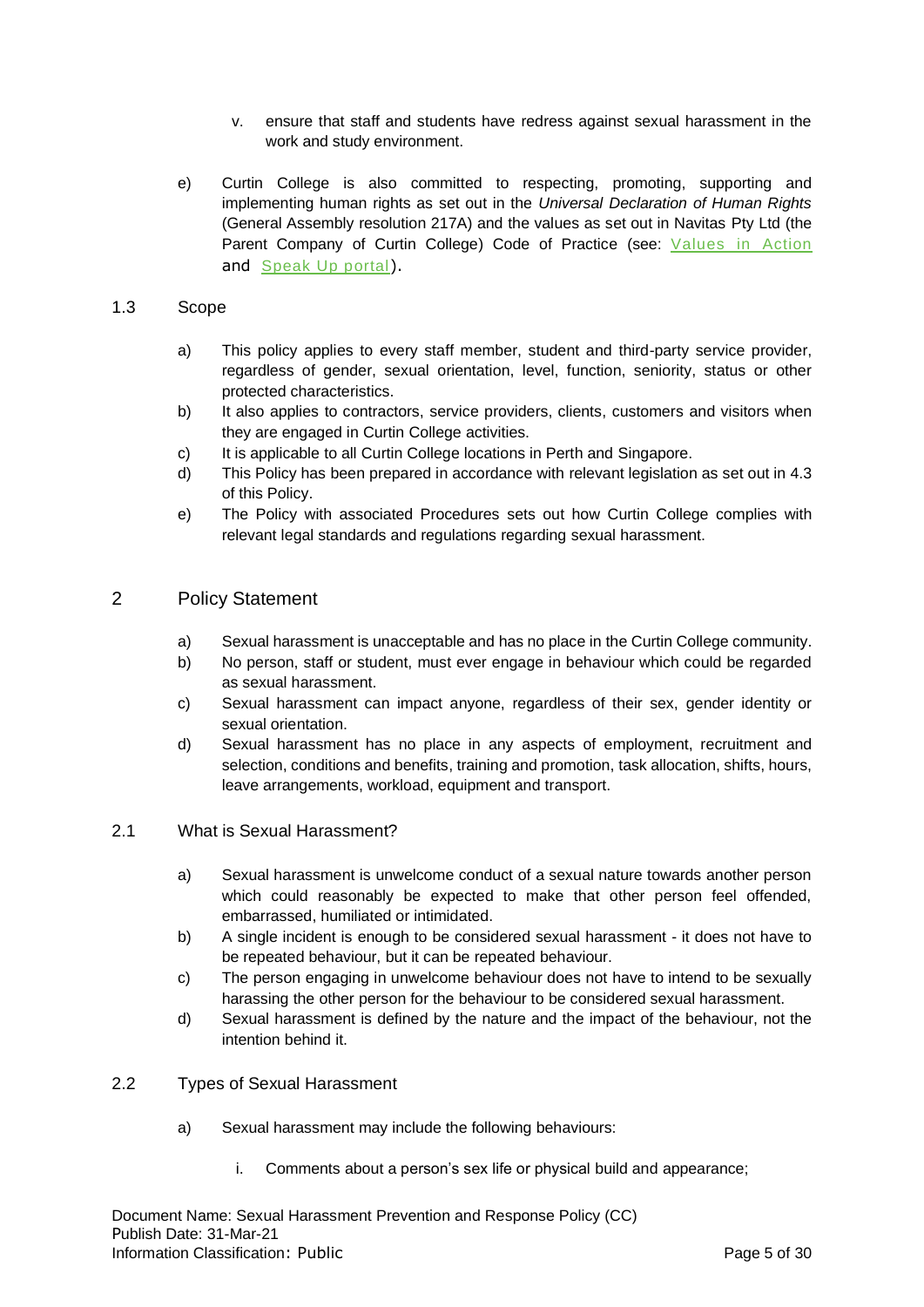- ii. Comments of a sexual nature;
- iii. Leering and staring;
- iv. Unwanted touching such as brushing up against a person, kissing, fondling or hugging;
- v. 'Flashing';
- vi. Sexual gestures or imitating a sexual act;
- vii. Sexual propositions or repeated unwanted requests for dates;
- viii. Making promises or threats in return for sexual favours;
- ix. Sexual and/or Suggestive comments or jokes;
- x. Offensive telephone calls, text messages or sexually explicit communications on social media platforms;
- xi. Displays of offensive photographs, reading matter or objects;
- xii. Sending jokes or graphics of a sexual nature by email, internet, fax or mobile phone;
- xiii. Inappropriate advances on social networking sites and/or accessing sexually explicit internet sites;
- xiv. Unwelcome questioning about a person's private life;
- xv. Sexually explicit/offensive pictures, screen savers or posters;
- xvi. Unwanted requests for sex;
- xvii. Insults or taunts of a sexual nature;
- xviii. Pursue or flirt with another person persistently without the other person's willing participation.
- xix. Flirting with someone at an inappropriate time (e.g. in a team meeting) is considered sexual harassment, even when these advances would have been welcome in a different setting. Actions such as this can harm a person's professional reputation and expose them to further harassment from others;
- xx. Comment on a person's dress, sexuality or gender in a derogatory or objectifying manner or a manner that makes them uncomfortable.
- xxi. Stalking, sexual assault, indecent assault or rape (which are also criminal offences); and,
- xxii. The most extreme form of sexual harassment is sexual assault.
- <span id="page-5-0"></span>2.3 Inadvertent sexual harassment
	- a) Sometimes, people who harass others do not realise that their behaviour is wrong. Curtin College understands that this is possible, but that does not make the respondent any less responsible for their actions.
	- b) If there is even the slightest suspicion that a person does not realise their behaviour/s is sexual harassment as set out in this policy, they must be informed by their line manager, and requested to stop with immediate effect.
	- c) Any request to cease sexually harassing behaviour should be in writing as well as conveyed verbally to ensure that there is a true and correct record of the request to modify behaviour.
	- d) If your manager, a senior manager or member of the leadership team, teacher or customer is the respondent OR, if the sexual harassment goes beyond the boundaries of off-hand comments, flirting or jokes, the incidence should be reported to the College Director and the Human Resource Business Partner (if a staff member) immediately.

#### <span id="page-5-1"></span>2.4 Disciplinary action and repeat offenders

a) Employees and/or students will be terminated after the first complaint and investigation if they are found guilty of sexual assault.

Document Name: Sexual Harassment Prevention and Response Policy (CC) Publish Date: 31-Mar-21 Information Classification: Public **Page 6 of 30** Page 6 of 30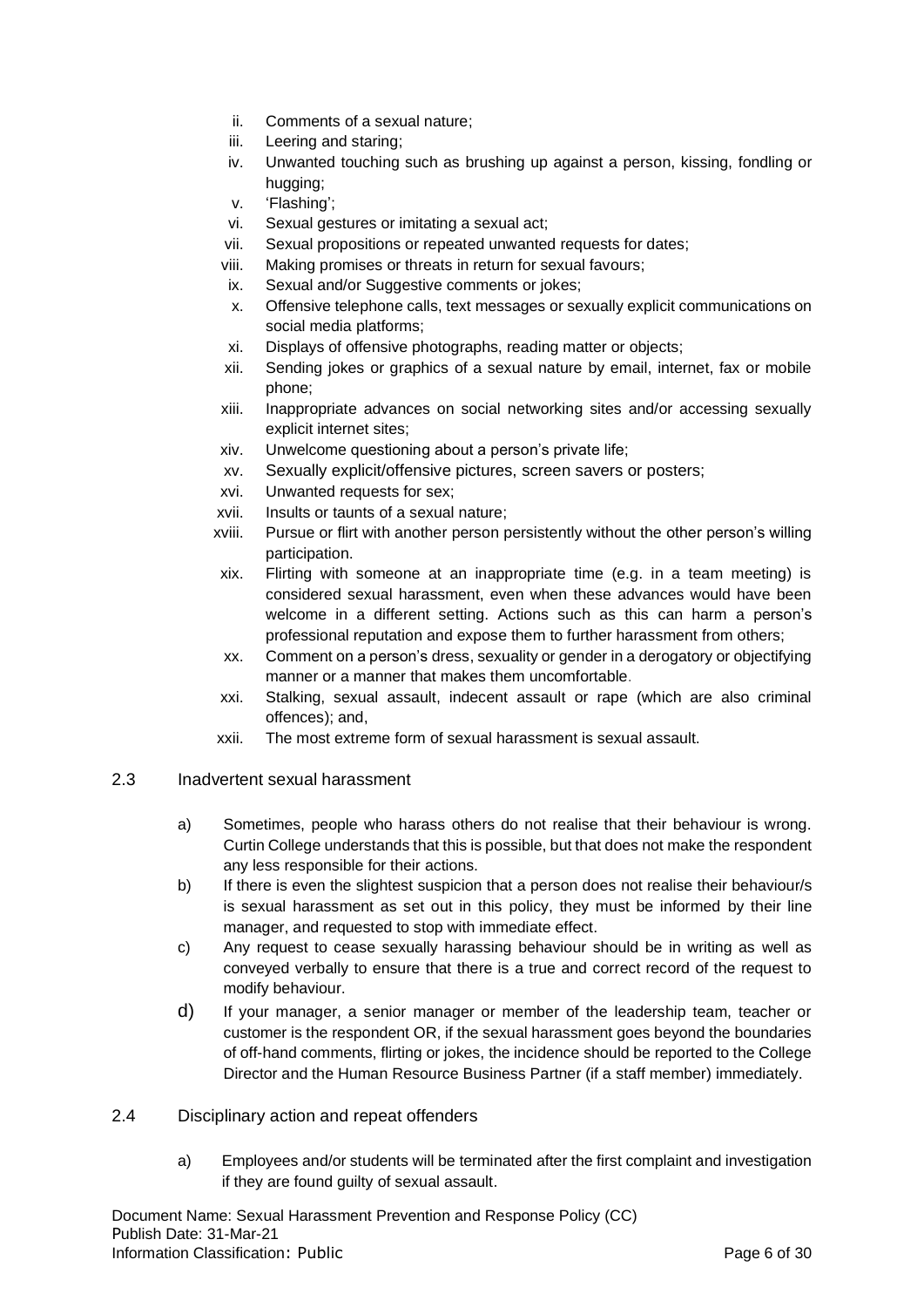- b) Employees found guilty of sexual harassment (but not assault) for the first time, may:
	- i. Be reprimanded and fined;
	- ii. Get a 'did not meet expectations performance' review; and,
	- iii. Have salary expectations and/or promotions frozen for a year.
- c) Students found guilty of sexual harassment (but not assault) for the first time, may be:
	- i. Reprimanded and fined;
	- ii. Subject to a hearing at a student disciplinary hearing; and,
	- iii. Temporarily suspended from classes in order to undergo mandatory counselling.
- d) Every effort will be made to protect and support the victim/s of harassment.
- e) A staff member (offender), found guilty after a second claim of harassment has been investigated, will have their employment terminated.
- f) A student (offender) who is found guilty after a second claim of harassment has been investigated will have their study programme suspended in line with student disciplinary policies and procedures.

#### <span id="page-6-0"></span>2.5 Disclosure and support

- a) Care and consideration for a person's wellbeing is the primary focus of Curtin College in responding to any disclosure of sexual harassment and in addressing any report or complaint of sexual harassment.
- b) In considering the wellbeing of a person involved in a disclosure of sexual harassment. Curtin College must consider all implications with regards to that person participating in potential complaints and/or misconduct processes and investigations. These implications will be balanced against the College's obligations to address the possible misconduct and to provide a safe workplace.
- c) A disclosure will not automatically require a person to participate in a complaint process.
- d) Support will be offered in response to any disclosure of sexual harassment, regardless of location of the incident, whether or not it occurred in connection with Curtin College and whether or not a concern or complaint has been lodged.
- e) Curtin College recognises that the person making a disclosure of sexual harassment has the choice to report a concern or make a complaint to College and/or the Police and is entitled to be fully informed of their available options and the possible outcomes.
- f) Curtin College will take all reasonable steps to make staff and students aware of how to make a disclosure of sexual harassment.
- g) Disclosures of sexual harassment by students should be referred to the Student Counsellor (1<sup>st</sup> responder) in the first instance. The Student Counsellor and  $1<sup>st</sup>$ responder team will:
	- i. Listen;
	- ii. Try to understand what is important to the complainant;
	- iii. Explain and explore options enable the complainant to decide which is more appropriate to them;
	- iv. Consider the complainant's well-being and safety; and,
	- v. Discuss with the complainant what if any steps the College needs to take to ensure the safety of the College Community in order to avoid similar incidents occurring.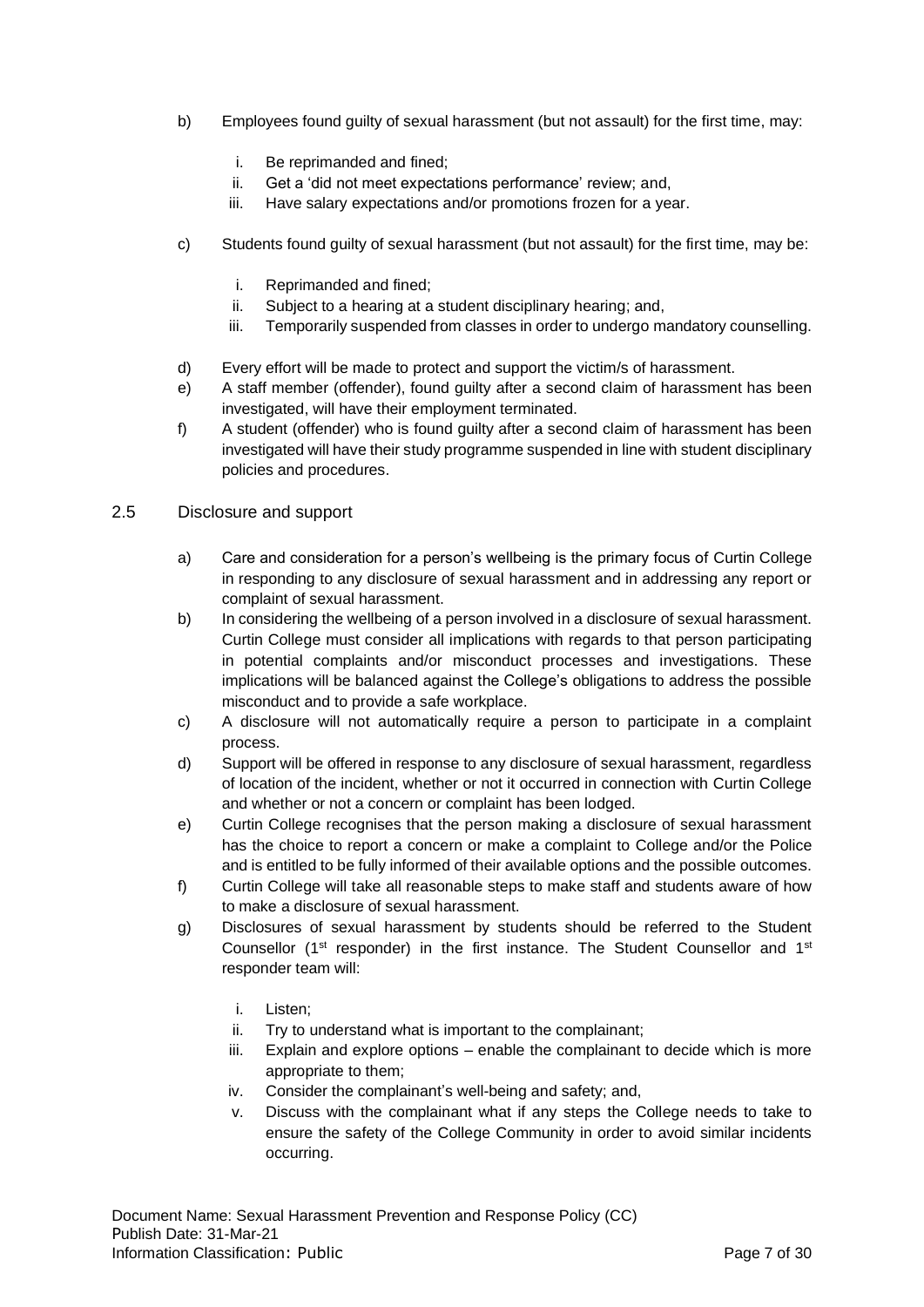- h) All staff will undertake training on Responding to Disclosures of Sexual Assault; training will take place via an ELearning module provided by the *Sexual Assault Resource Centre (SARC)* [HERE](https://www.kemh.health.wa.gov.au/our-services/service-directory/sarc)
- i) Disclosures of sexual harassment by staff should be referred to the College Director and the Human Resource Business Partner in the first instance.
- j) Concerns and complaints of sexual harassment will be managed in accordance with the Navitas Complaints and Grievances Policy and, as per the process flow in Appendix three, with a complainant and respondent being made aware of all allegations and counter-allegations under consideration and being given the opportunity to rebut information relied upon by decision makers.
- k) Where students experience sexual harassment on placement activities, the local procedures at the site of the placement should be used. Curtin College will ensure that the relevant College/Campus personnel are informed, and that appropriate action is taken to ensure the safety of students.
- l) Curtin College will comply with all mandatory reporting obligations; e.g. possible offences regarding students under the age of 18.

## <span id="page-7-0"></span>2.6 Dealing with Complaints

- a) UPA takes complaints of sexual harassment seriously and deals with complaints in good faith as well as, a timely, fair and sensitive manner.
- b) The complaint resolution process includes a preliminary assessment/investigation of all facts contained within the complaint. In the event that a preliminary investigation determines that on the information provided, the complaint is found to be frivolous, vexatious, misconceived or lacking in substance it will be rejected. The complainant will be informed of this outcome in writing.
- c) If a person is found to be responsible for harassing behaviour he or she will, depending on the circumstances and context of the harassment, be subject to a warning and/or other disciplinary action, inclusive of dismissal if an employee or expulsion if a student.
- d) Individuals who find the outcome of a complaint to be unsatisfactory have the right to seek further advice from an external (to Curtin College) agency such as the *Human Rights and Equal Opportunity Commission*; the *Anti-Discrimination Agency* or other relevant government agency including the *Tertiary Education Quality Standards Agency* (TEQSA). Each business unit will be able to provide both staff and students with contact information for external agencies.

## <span id="page-7-1"></span>3 Responsibilities

- a) The College Director has responsibility for, and is committed to, the effective implementation of this policy by all staff, students and leadership across the College.
- b) The College's Leadership Team will support managers to fulfil their responsibilities and accountabilities within their area of responsibility.
- c) All Curtin College employees, students and visitors have a responsibility to take reasonable care to comply with any reasonable policy, procedure, or instruction.
- d) The Navitas General Manager Quality, Risk and Compliance is responsible for strategic coordination and monitoring of the prevention of and response to sexual harassment for Curtin College and wider University Pathway Australasia division.
- e) Each of the positions involved in implementing and achieving policy objectives and, carrying out procedures to support a successful implementation and adoption of that policy and procedure, is supportive and inclusive, are clearly described in the RASCI chart in Appendix 2.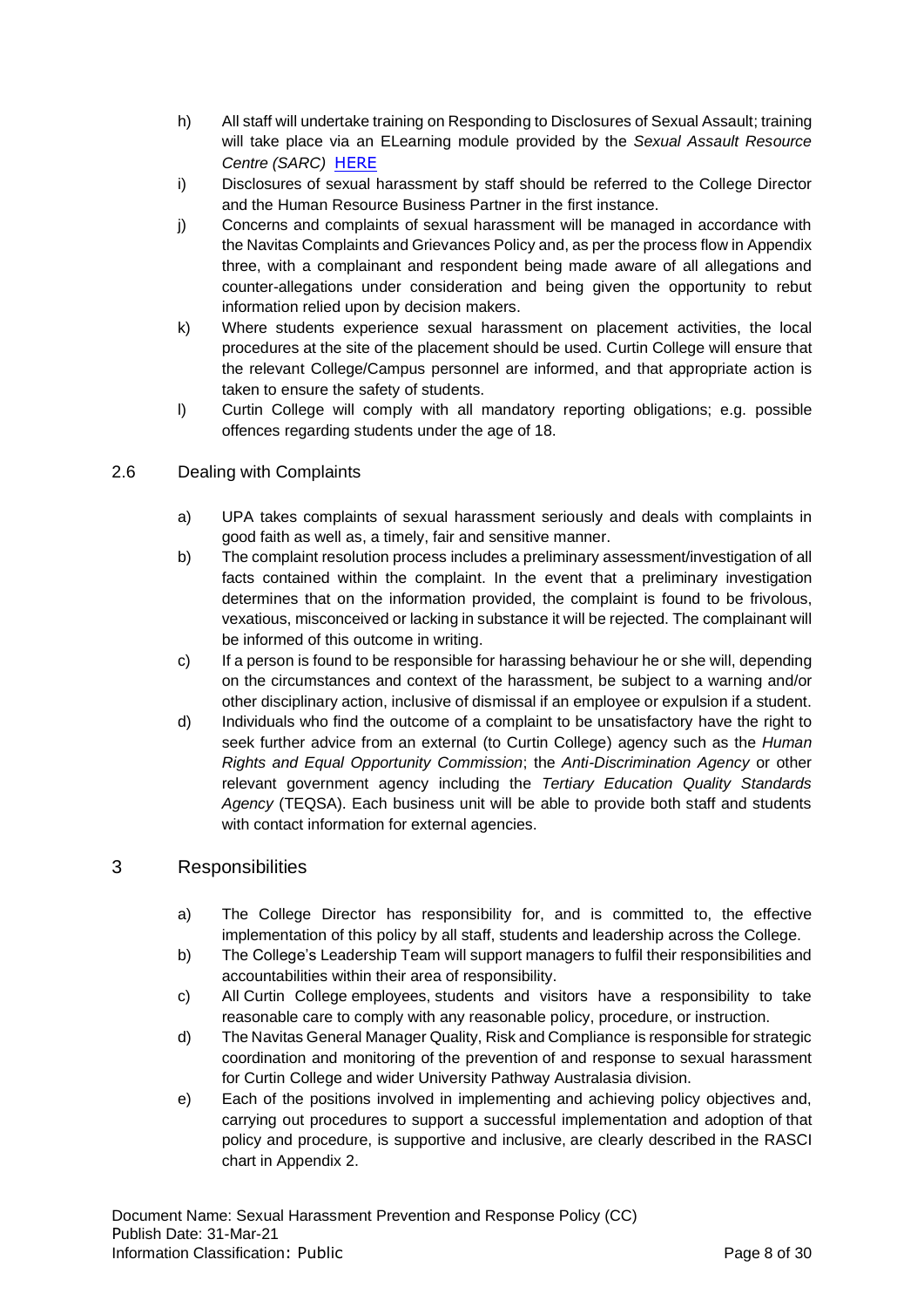## <span id="page-8-0"></span>4 Compliance

## <span id="page-8-1"></span>4.1 General

- a) Staff become aware of this Policy as part of their employment induction processes and through regular reminders as part of general staff meetings and 'town-hall' gatherings.
- b) The incidence of Sexual Harassment is monitored, recorded and reported.
- c) Managers will know if their teams are compliant through the statistical analysis provided to the College Leadership Team by the Quality, Risk and Compliance Manager.
- d) Students are informed of this policy during orientation and through information awareness campaigns undertaken through posters and social media.

#### <span id="page-8-2"></span>4.2 Breaches

- a) Curtin College takes the prevention of sexual harassment very seriously and therefore staff and students alike are required to meet the requirements of this policy as part of the prevention and response management process.
- b) Breaches of compliance with this policy may result in disciplinary action being taken against the offender.

#### <span id="page-8-3"></span>4.3 Relevant Legislation

- a) Curtin College has a responsibility to maintain compliance with the laws within Australia and Singapore.
- b) In Australia, the relevant legislation that operates to protect persons from sexual harassment includes but is not limited to:
	- i. Sex Discrimination Act 1984 (Cth);
	- ii. Equal Opportunity Act 1984 (WA);
- c) Singapore does not have legislation specific to the workplace, but the:
	- i. *Protection from Harassment Act 2014* does provide support and opportunities for action against workplace sexual harassment.
	- ii. *Protection from Harassment Act* (POHA) which includes criminal sanctions relevant to sexual harassment in general; and,
	- iii. *The Penal Code* (amended May 2019).

## <span id="page-8-4"></span>5 Definitions

a) Unless the contrary intention is expressed in this Policy, the following words (when used in this policy) have the meaning set out below:

| Term                     | <b>Meaning</b>                                                                                                   |
|--------------------------|------------------------------------------------------------------------------------------------------------------|
| <b>Business Unit</b>     | Means the College or Campus Director responsible for managing the activities in a given business                 |
| <b>Manager</b>           | unit/entity.                                                                                                     |
| <b>Consent to Sexual</b> | Whilst definitions for consent to sexual activities also vary between jurisdictions, consent is essentially      |
| <b>Activity</b>          | an agreement between people to engage in a sexual activity. Other important elements of consent are              |
|                          | that it is mutual, freely given, informed, certain and clear, enthusiastic, reversible, specific and             |
|                          | required throughout the activity. Consent definition from: https://kidshelpline.com.au/teens/issues/what-consent |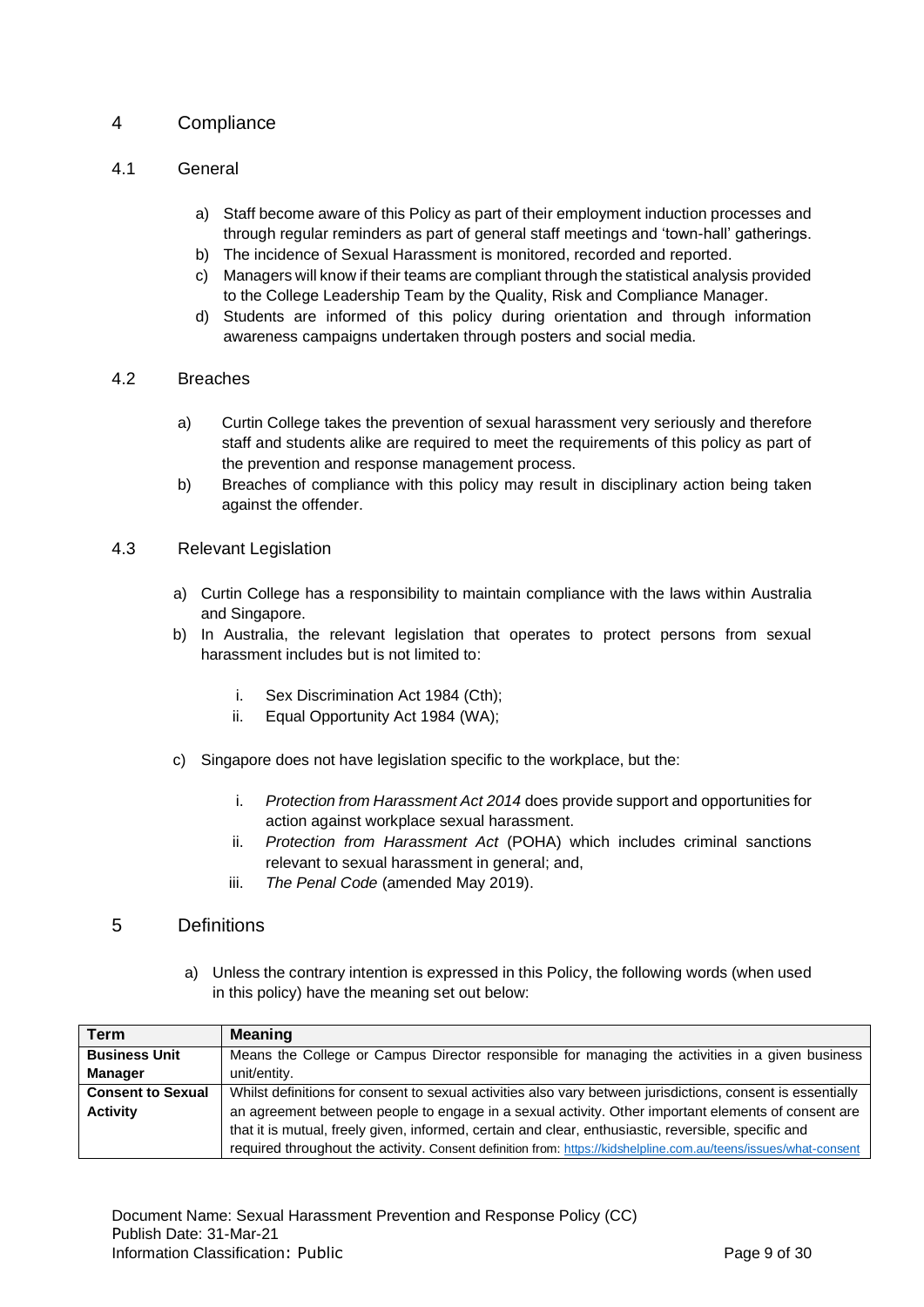| <b>Term</b>            | <b>Meaning</b>                                                                                                                                                                                    |  |  |  |  |  |  |
|------------------------|---------------------------------------------------------------------------------------------------------------------------------------------------------------------------------------------------|--|--|--|--|--|--|
| <b>Curtin College</b>  | Means College Director, Academic Director, Director Marketing and Admissions, Admissions Manager,                                                                                                 |  |  |  |  |  |  |
| <b>Leadership Team</b> | Student and Academic Services Manager, Quality, Risk and Compliance Manager, HR Business                                                                                                          |  |  |  |  |  |  |
|                        | Partner Manager, and the Commercial Finance Manager                                                                                                                                               |  |  |  |  |  |  |
| Company                | Means all staff and students who either work for, or are studying in one of the Company's colleges or                                                                                             |  |  |  |  |  |  |
| <b>Community</b>       | campuses                                                                                                                                                                                          |  |  |  |  |  |  |
| <b>Complaints</b>      | Means the team formed by the College Director to oversee the management of complaints of sexual                                                                                                   |  |  |  |  |  |  |
| <b>Assessment Team</b> | assault and/or harassment made by: students or against students; staff or against staff; contractors or                                                                                           |  |  |  |  |  |  |
|                        | third-party providers.                                                                                                                                                                            |  |  |  |  |  |  |
| <b>Complaint</b>       | Means a verbal or written communication from a member of the College community who believes they                                                                                                  |  |  |  |  |  |  |
|                        | have experienced sexual assault or sexual harassment, either by a staff member or student of a                                                                                                    |  |  |  |  |  |  |
|                        | Company business unit or a third-party provider. A complaint may take the form of either disclosure of                                                                                            |  |  |  |  |  |  |
|                        | an incident of sexual assault and or harassment, or a report of an incident of sexual assault and/or                                                                                              |  |  |  |  |  |  |
|                        | harassment.                                                                                                                                                                                       |  |  |  |  |  |  |
| Complainant            | Means a member of the College's community who has made a complaint. A complainant may choose                                                                                                      |  |  |  |  |  |  |
|                        | to disclose or report an incident of sexual assault and/or sexual harassment.                                                                                                                     |  |  |  |  |  |  |
| <b>Confidentiality</b> | Means the principle upheld to ensure that information provided under this policy is only disclosed to                                                                                             |  |  |  |  |  |  |
|                        | those legitimately involved in resolving the complaint, providing support to a complainant, or as required                                                                                        |  |  |  |  |  |  |
|                        | by law. Confidentiality must be maintained to:                                                                                                                                                    |  |  |  |  |  |  |
|                        |                                                                                                                                                                                                   |  |  |  |  |  |  |
|                        | respect the privacy of individuals;<br>✓                                                                                                                                                          |  |  |  |  |  |  |
|                        | prevent victimisation or defamation of the parties involved; and/or,<br>✓                                                                                                                         |  |  |  |  |  |  |
|                        | Facilitate prompt resolution of the complaint.<br>✓                                                                                                                                               |  |  |  |  |  |  |
| <b>Consent</b>         | Means the free and voluntary agreement to engage in sexual activity of any kind. Consent is the act of                                                                                            |  |  |  |  |  |  |
|                        | willingly agreeing to engage in sexual activity of any kind (including for instance flirtation, ribald humour                                                                                     |  |  |  |  |  |  |
|                        | and joking) and requires that a person be able to freely choose between two options: yes, and no.                                                                                                 |  |  |  |  |  |  |
|                        |                                                                                                                                                                                                   |  |  |  |  |  |  |
|                        | Some examples of where consent IS NOT CONSIDERED to have been given are:                                                                                                                          |  |  |  |  |  |  |
|                        |                                                                                                                                                                                                   |  |  |  |  |  |  |
|                        | Consent has been expressed or compelled by the words or conduct of a person other than the<br>✓                                                                                                   |  |  |  |  |  |  |
|                        | complainant;                                                                                                                                                                                      |  |  |  |  |  |  |
|                        | The complainant was incapable of consenting to the sexual activity if they were asleep,<br>✓                                                                                                      |  |  |  |  |  |  |
|                        | unconscious or intoxicated by alcohol or any other substance or combination of substances to the                                                                                                  |  |  |  |  |  |  |
|                        | point of being incapable of giving free and voluntary consent to sexual activity;                                                                                                                 |  |  |  |  |  |  |
|                        | Physical force, threats of harm, an express or implied threat to degrade, humiliate, disgrace or<br>✓                                                                                             |  |  |  |  |  |  |
|                        | harass the person or some other person; or unlawful detention where used by the respondent to                                                                                                     |  |  |  |  |  |  |
|                        | engage the complainant in sexual activity;                                                                                                                                                        |  |  |  |  |  |  |
|                        | The respondent induced the complainant to engage in the activity by abusing a position of trust,                                                                                                  |  |  |  |  |  |  |
|                        | power or authority;                                                                                                                                                                               |  |  |  |  |  |  |
|                        | The complainant expressed, by words or conduct, a lack of consent to engage in the sexual activity;<br>✓                                                                                          |  |  |  |  |  |  |
|                        | The complainant, having previously consented to engage in sexual activity, expresses by words or<br>✓                                                                                             |  |  |  |  |  |  |
|                        | conduct, a lack of consent to continue to engage in the sexual activity;                                                                                                                          |  |  |  |  |  |  |
|                        | The complainant agreed to engage in sexual activity with a person under a mistaken belief as to<br>✓                                                                                              |  |  |  |  |  |  |
|                        | the identity of that person;                                                                                                                                                                      |  |  |  |  |  |  |
|                        | The complainant is mistaken about the nature of the sexual activity (for example the person may<br>✓                                                                                              |  |  |  |  |  |  |
|                        | be told that activity of a sexual nature is part of the provision of health care); and/or,                                                                                                        |  |  |  |  |  |  |
|                        | The respondent was recklessly indifferent as to whether the complainant consented to sexual<br>$\checkmark$                                                                                       |  |  |  |  |  |  |
|                        | activity or withdrew consent to sexual activity.                                                                                                                                                  |  |  |  |  |  |  |
| <b>Disclosure</b>      | Means a form of complaint occurring when a complainant or another person tells someone about an                                                                                                   |  |  |  |  |  |  |
|                        | incident, or a suspected incident, of sexual assault and/or harassment, directed towards them, or a<br>member of the Company's community. Disclosing is not the same as reporting but will enable |  |  |  |  |  |  |
|                        | referral of the complainant to appropriate support and information about their choices and options with                                                                                           |  |  |  |  |  |  |
|                        | regard to medical, legal and counselling support.                                                                                                                                                 |  |  |  |  |  |  |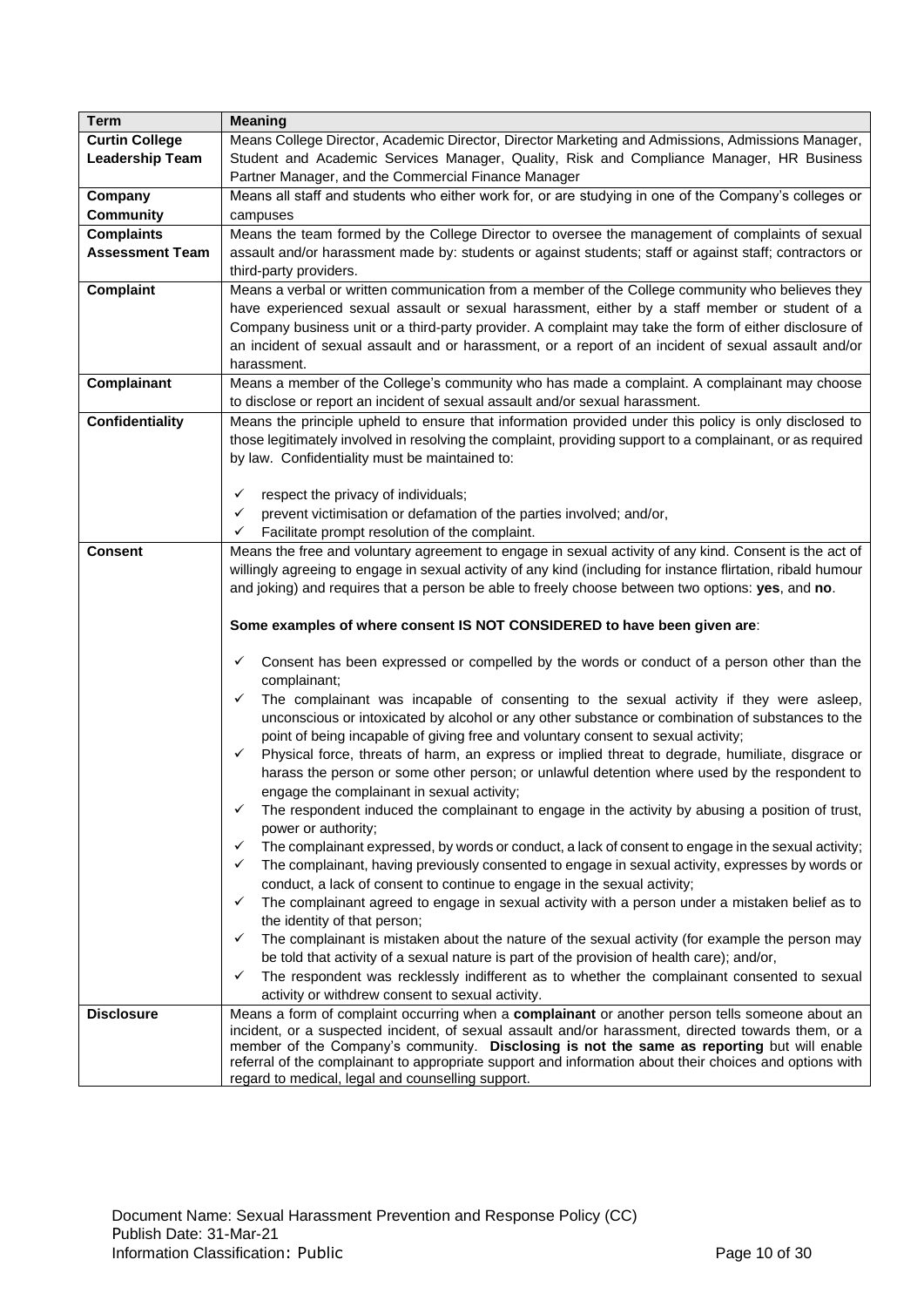| <b>Term</b>              | <b>Meaning</b>                                                                                                                                                                     |
|--------------------------|------------------------------------------------------------------------------------------------------------------------------------------------------------------------------------|
| <b>First Responder</b>   | 1. Means a member of the College's community who, as part of their substantive duties,                                                                                             |
|                          | may provide appropriate support and information to anyone who has been subjected to                                                                                                |
|                          | sexual assault and or sexual harassment.                                                                                                                                           |
|                          | 2. The College recognises that students and/or staff may disclose or report to a member of                                                                                         |
|                          | the College's community who is not a designated first responder. In such instances any                                                                                             |
|                          | member of the College's community should support the complainant in accessing and                                                                                                  |
|                          | talking with a trained first responder.                                                                                                                                            |
|                          | 3. Details of first responders are available on the website, in the student handbook and are<br>placed on noticeboards around the campus.                                          |
| An investigator          | Means an individual tasked with investigating a complaint. The person appointed as an                                                                                              |
|                          | investigator will be skilled in investigation and any conflict of interest will be avoided.                                                                                        |
| <b>Managers</b>          | Means those persons whose role title includes the words Director and or Manager e.g. College                                                                                       |
|                          | Director, Academic Director, Student and Academic Services Manager, Director Marketing                                                                                             |
|                          | and Admissions, Admissions Manager or Manager Quality, Risk and Compliance.                                                                                                        |
| <b>Natural Justice</b>   | Means that a process has been developed that is subject to the following principles:                                                                                               |
| (sometimes called        |                                                                                                                                                                                    |
| 'procedural fairness')   | all parties must be given an opportunity to present their case;<br>✓                                                                                                               |
|                          | $\checkmark$ the respondent must be provided with notice and information about allegations made                                                                                    |
|                          | against them and information about their rights to advocacy;                                                                                                                       |
|                          | the respondent must be given a reasonable timeframe within which to respond;<br>$\checkmark$                                                                                       |
|                          | the decision maker must:                                                                                                                                                           |
|                          |                                                                                                                                                                                    |
|                          | act fairly and without bias;                                                                                                                                                       |
|                          | declare any conflict of interest;<br>٠<br>consider all relevant evidence; and,<br>٠                                                                                                |
|                          | base any decision on evidence that supports it;<br>٠                                                                                                                               |
|                          |                                                                                                                                                                                    |
|                          | all parties must be informed of the decision relating to the complaint, and the reasons for<br>✓                                                                                   |
|                          | that decision                                                                                                                                                                      |
| <b>Navitas</b>           | Means Navitas Pty Limited ACN 109 613 309 having its registered office at Level 8,                                                                                                 |
|                          | Brookfield Place, Perth, 6000.                                                                                                                                                     |
| <b>Protected</b>         | Means characteristics such as age, disability, gender reassignment, marriage and civil                                                                                             |
| characteristics          | partnership, pregnancy and maternity, race, religion or belief, sex and sexual orientation,                                                                                        |
|                          | defined in law to protect impacted students and staff from discrimination, bullying and                                                                                            |
|                          | harassment.                                                                                                                                                                        |
| <b>Report</b>            | Means a form of complaint and occurs when a member of the Company's community                                                                                                      |
|                          | expresses the desire to formally report an incident of sexual assault and/or harassment, for                                                                                       |
|                          | the purpose of initiating an investigation.                                                                                                                                        |
| <b>Respondent</b>        | Means a member of the College's community who has been accused of sexual assault and/or                                                                                            |
|                          | harassment.                                                                                                                                                                        |
| <b>Students at Risk</b>  | Means the programme designed to support the identification and case management of                                                                                                  |
| Programme (SaRP)         | students presenting with risk of harm to self or others. The SaRP includes oversight by the                                                                                        |
|                          | Academic Director (or equivalent) with support from the Student Counsellor, Student and                                                                                            |
|                          | Academic Services Manager and members of the Academic Leadership Team.<br><b>The</b>                                                                                               |
| <b>Sexual Assault</b>    | College/Campus Director can and may co-opt other members to the team as required.<br>Means an inclusive term used to describe any type of unwanted sexual act inflicted upon<br>1. |
|                          | a person that they have not freely and voluntarily consented to, have withdrawn                                                                                                    |
|                          | consent to, or occurs in circumstances where they are incapable of giving free and                                                                                                 |
|                          | voluntary consent. It is inclusive of a variety of unwanted sexual behaviours a person                                                                                             |
|                          | may be subjected to, ranging from activities such as unwanted sexualised touching                                                                                                  |
|                          | through to sexual intercourse without consent.                                                                                                                                     |
|                          | Sexual assault can include sexual behaviours that involve the use of force, threats,<br>2.                                                                                         |
|                          | coercion or control towards a person.                                                                                                                                              |
|                          | Sexual assault typically involves an exploitation of vulnerability, betrayal of trust and the<br>3.                                                                                |
|                          | misuse of positional power.                                                                                                                                                        |
| <b>Sexual Harassment</b> | Means an unwelcome sexual advance or request for sexual favours or conduct of a sexual                                                                                             |
|                          | nature which makes a person feel offended, humiliated and/or intimidated where a reasonable                                                                                        |
|                          | person would anticipate that reaction in the circumstances. Sexual harassment includes, but                                                                                        |
|                          | is not limited to:                                                                                                                                                                 |
|                          | any deliberate and unsolicited sexual comment, the use of overt sexual language,<br>✓                                                                                              |
|                          | suggestive or physical contact that creates an uncomfortable learning/working                                                                                                      |
|                          | environment for the recipient and is made by a person who knows, or ought reasonably                                                                                               |
|                          | to know, that such action is unwelcome;                                                                                                                                            |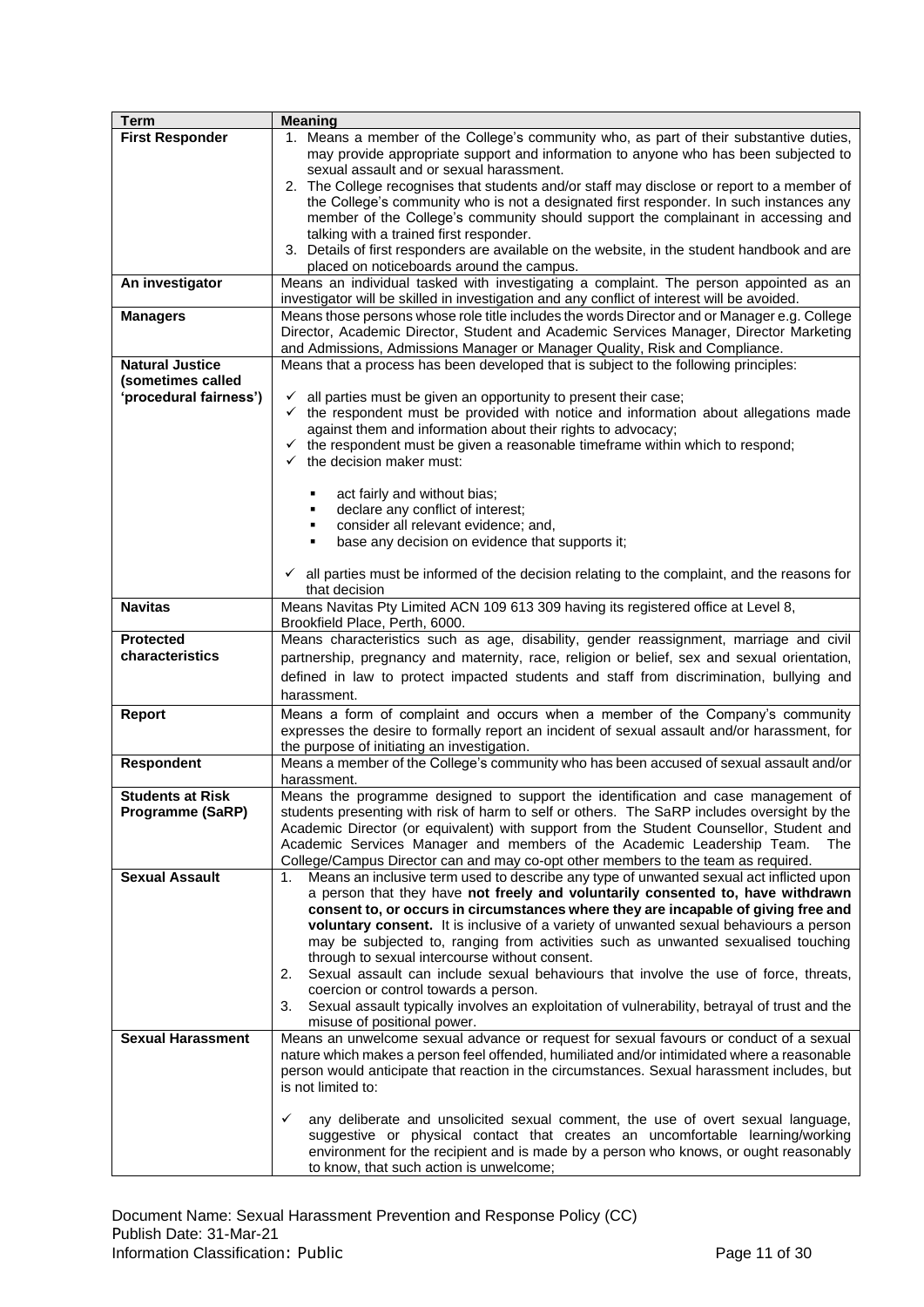|                           | a sexual advance or solicitation made by one person to another, where the person<br>✓                                                                               |
|---------------------------|---------------------------------------------------------------------------------------------------------------------------------------------------------------------|
|                           | making the advance or solicitation knows, or ought reasonably to know, that such action                                                                             |
|                           | is unwelcome;                                                                                                                                                       |
|                           | $\checkmark$<br>a reprisal, or threat of reprisal, for the rejection of a sexual solicitation or advance                                                            |
|                           | particularly where the reprisal is made or threatened by a person in a position to confer,                                                                          |
|                           | grant or deny a benefit or advancement to the person;                                                                                                               |
|                           | practical jokes of a sexual nature which cause awkwardness or embarrassment;<br>✓                                                                                   |
|                           | displaying and/or distributing pornographic pictures or other offensive material of a sexual<br>$\checkmark$                                                        |
|                           | nature, including audio or visual images of an individual through technological devices,<br>equipment and service;                                                  |
|                           | unwanted physical contact such as kissing, touching, patting or pinching;<br>$\checkmark$                                                                           |
|                           | unwelcome sexual remarks, sexual jokes, intrusive sexual questions, sexual innuendoes<br>$\checkmark$                                                               |
|                           | or taunting about a person's body, attire, sex, personal or social life;                                                                                            |
|                           | sexually explicit emails or text messages;<br>✓                                                                                                                     |
|                           | requests for sexual favours<br>$\checkmark$                                                                                                                         |
|                           |                                                                                                                                                                     |
| <b>Staff member/s</b>     | Means an individual employed by the College in accord with relevant employment laws and                                                                             |
|                           | can also include visiting academics and guest lecturers whether they are paid or unpaid.                                                                            |
| <b>Student</b>            | Means an individual enrolled in a programme of study, which can be for an award or a non-                                                                           |
|                           | award programme, it includes students who have been granted leave of absence as well as                                                                             |
| Third party providers     | those studying online.<br>Means a person or persons or organisations contracted to the College to provide learning and                                              |
|                           | teaching services and/or support students of the College.                                                                                                           |
| <b>Trauma-informed</b>    | Means a response that demonstrates understanding and recognition of the impact of<br>1.                                                                             |
| response                  | trauma, and emphasises physical, psychological and emotional safety, and the                                                                                        |
|                           | importance of empowerment and choice for those who have experienced sexual assault                                                                                  |
|                           | and/or harassment.                                                                                                                                                  |
|                           | Trauma-informed responses are inclusive of transparency of processes and policies to<br>2.                                                                          |
|                           | build a climate of trust to enable disclosures.                                                                                                                     |
|                           | Trauma-informed responses give recognition to the historical and cultural factors which<br>3.                                                                       |
|                           | contribute to the occurrence of sexual assault and/or harassment and identify                                                                                       |
|                           | opportunities for contributing to the prevention of further sexual assault and/or<br>harassment, by changing the cultural conditions and environment under which it |
|                           | occurred.                                                                                                                                                           |
| <b>Unproven Complaint</b> | Means a complaint where findings are unsubstantiated                                                                                                                |
| <b>Victimisation</b>      | Means when a person commits or threatens to commit, an act against a complainant or                                                                                 |
|                           | respondent, or another person acting in support of a complainant or a respondent as                                                                                 |
|                           | a result of a specific complaint or disclosure.                                                                                                                     |

## <span id="page-11-0"></span>6 Review

- a) The Curtin College Sexual Assault and Sexual Harassment Taskforce will provide feedback to the General Manager, Quality, Risk and Compliance on this policy.
- b) This Policy is tested and reviewed annually by Manager, Quality, Risk and Compliance, in line with the IT Security readiness schedule and, any changes to the regulatory compliance requirements, legislation, regulation and guidelines.
- c) This review process aims to ensure alignment to appropriate strategic direction and continued relevance to UPA's current and planned operations.

## <span id="page-11-1"></span>7 Records Management

All records in relation to this document will be managed as follows:

| <b>Record type</b> | Owner                              | Location   | <b>Retention</b> | <b>Disposal</b>                                                                                                                        |
|--------------------|------------------------------------|------------|------------------|----------------------------------------------------------------------------------------------------------------------------------------|
| Policy             | GM Quality, Risk and<br>Compliance | Policy HUB | Permanent        | This document will be<br>archived following the<br>planned review and<br>renewal process. The<br>will<br>version<br>new<br>replace it. |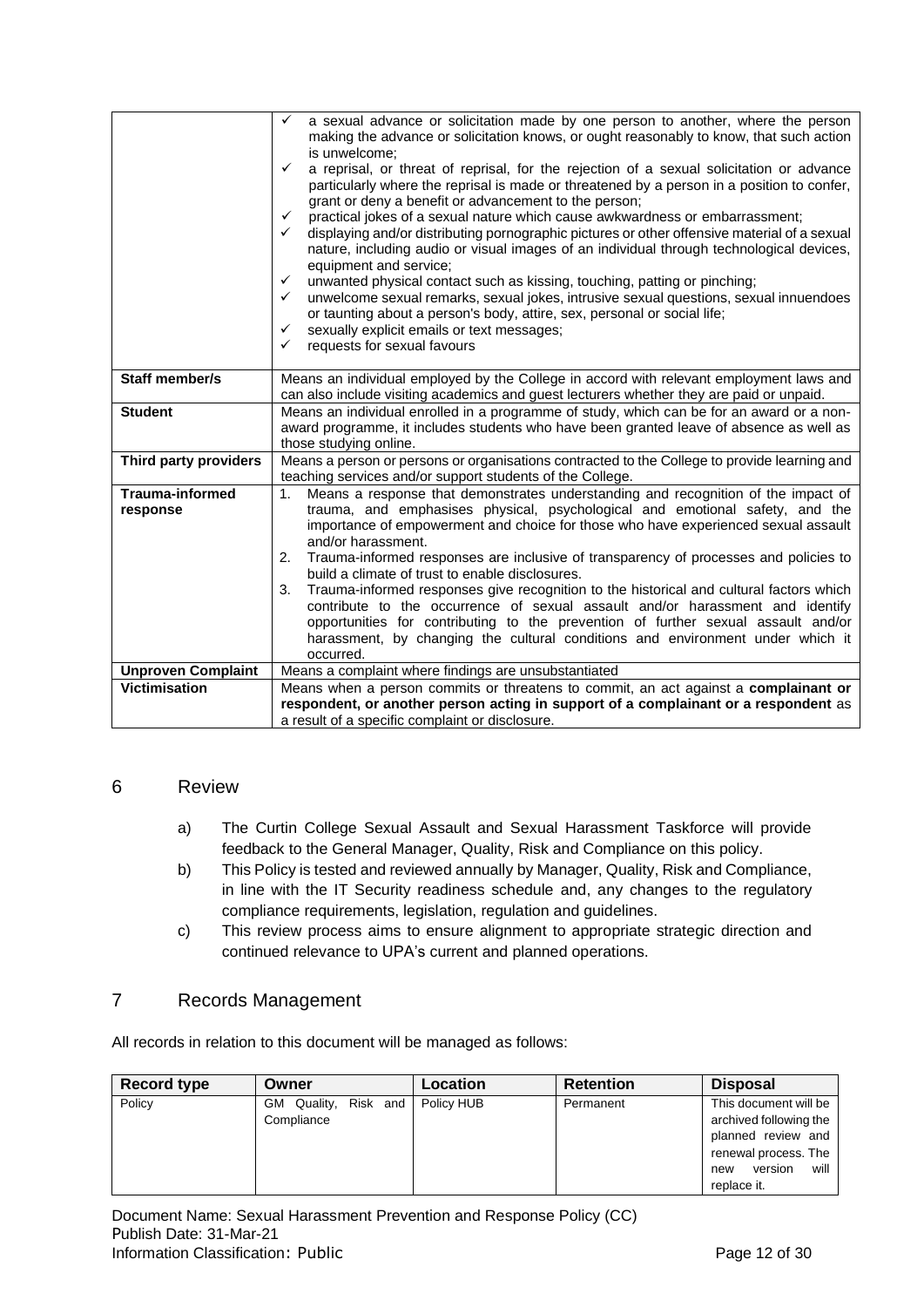## <span id="page-12-0"></span>Appendix 1: College rules on sexual harassment

- 1. **No one has the right to sexually harass our employees and/or students**. Any person in Curtin College who is found guilty of serious harassment will be terminated, regardless of role. Also, if representatives of our contractors or vendors sexually harass our employees or students, we will demand that the company they work for takes disciplinary action and/or refuse to work with this person/company in the future.
- 2. **Sexual harassment is never too minor to be dealt with**. Any kind of harassment can wear people down and create a hostile work and study place. Curtin College will hear every claim and punish offenders appropriately.
- 3. **Sexual harassment is about how we make others feel**. Many do not consider behaviours like flirting or sexual comments to be sexual harassment, thinking they are too innocent to be labelled that way. But, if something you do makes your colleagues or students uncomfortable, or makes them feel unsafe, you must stop.
- 4. **We assume every sexual harassment claim is legitimate unless proven otherwise.** We listen to victims of sexual harassment and always conduct our investigations properly in line with the principle of justice and fairness. Occasional false reports do not undermine this principle.
- 5. **We will not allow further victimisation of harassed employees.** We will fully support employees and/or students who were sexually harassed and will not take any adverse action against them. For example, in the case of staff, we will not move them to positions with worse pay or benefits or allow others to retaliate against them; in the case of students their study programme will be adjusted to accommodate the impact of sexual harassment.
- 6. **Those who support or overlook sexual harassment are as much at fault as offenders.** Managers and Curtin College's HR Business Partner especially, are obliged to prevent sexual harassment and act when they have suspicions or receive reports. Letting this behaviour go on or, encouraging it, will bring about disciplinary action. Anyone who witnesses an incident of sexual harassment or has other kinds of proof should report to the College Director and HR Business Partner.
- 7. **Apply disciplinary actions uniformly.** Employees and students of any sexual orientation or other protected characteristics (i.e., age, disability, gender reassignment, marriage and civil partnership, pregnancy and maternity, race and religion or belief),will be penalised in the same way for offences committed by persons without protected characteristics.
- 8. **Speak up, we listen.** Sexual harassment can exhaust those who endure it. Speaking up about this issue is often tough for fear of not being heard, not being believed, upsetting managers, teachers, colleagues and fellow students and challenging existing corporate culture. Curtin College will do everything possible to stop sexual harassment whilst supporting those being harassed. If we don't know what is going on, we cannot do anything about it, so Curtin College encourages staff and students to raise their voice on this issue to help Curtin College maintain and nurture a safe and happy work and study environment.
- 9. **Behavioural examples.** Sexual Harassment may include (but is not limited to) the following forms of behaviour:

| Staring or leering at a person in a provocative                   | Deliberately standing too close to or brushing  |
|-------------------------------------------------------------------|-------------------------------------------------|
| manner                                                            | against a person as you walk past them          |
| Displaying pornographic or sexually explicit                      | Sending sexually explicit emails, SMS messages  |
| materials such as posters and screen savers                       |                                                 |
| Inappropriate advances on social networking                       | Sexual insults or taunting                      |
| sites                                                             |                                                 |
| Requests for sex or repeated unwanted requests                    | Making promises or threats in return for sexual |
| to go out on dates                                                | favours                                         |
| Intrusive questions or remarks about a person's sexual activities |                                                 |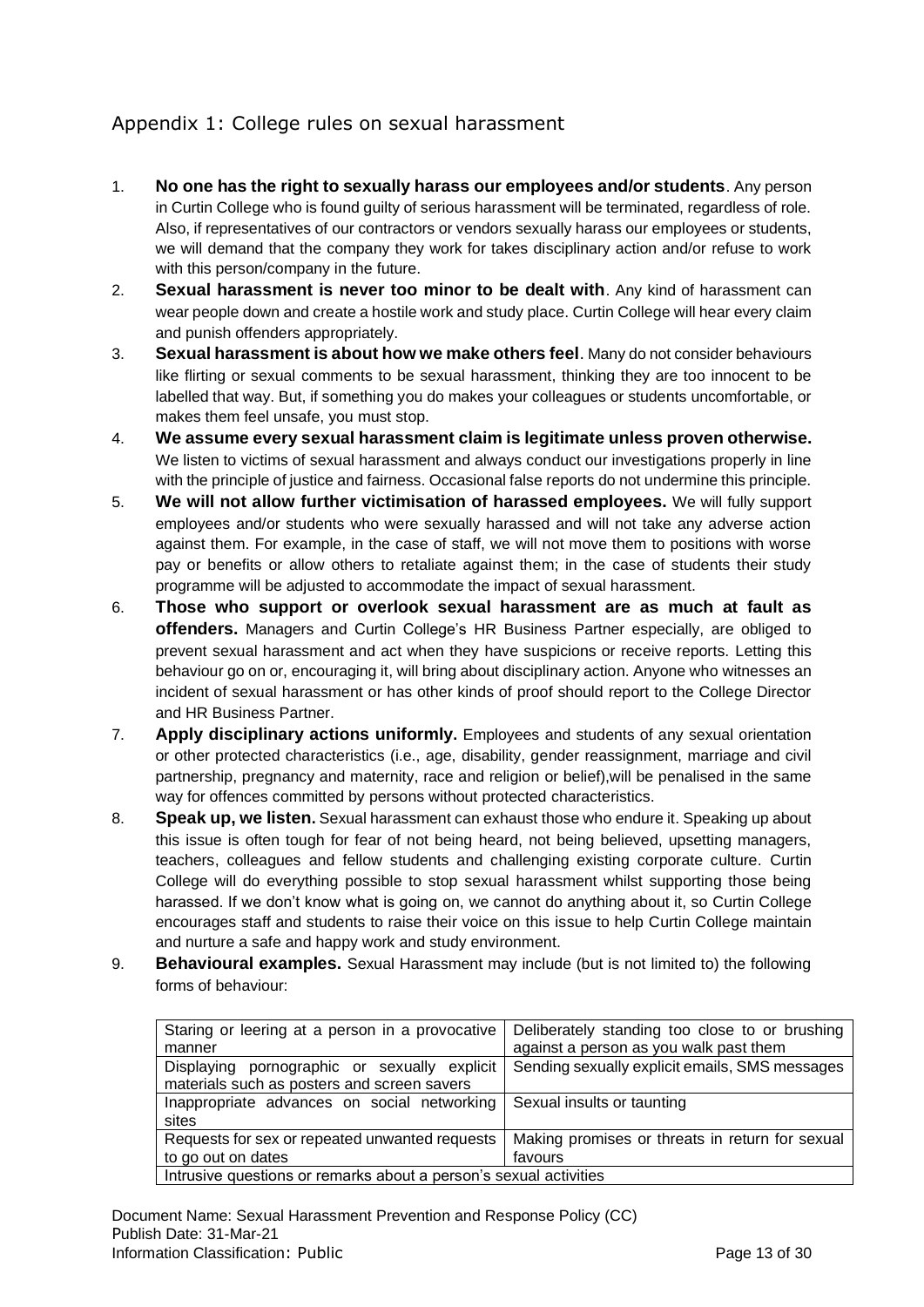## <span id="page-13-0"></span>Appendix 2: RASCI Framework

| <b>Responsibility</b>                                                                                                                                                                        | College<br><b>Director</b> | 1 <sup>st</sup><br><b>Respdrs</b> | <b>Student</b><br><b>Counsell</b><br>or | QRCM         | <b>GM QRC</b> | Legal<br>and<br><b>Risk</b> | <b>HR</b><br><b>BP</b> | All        |
|----------------------------------------------------------------------------------------------------------------------------------------------------------------------------------------------|----------------------------|-----------------------------------|-----------------------------------------|--------------|---------------|-----------------------------|------------------------|------------|
| Instigating an investigation                                                                                                                                                                 | Α                          | S                                 | S                                       | R.           | $\mathsf{C}$  | $\mathsf{C}$                | S                      |            |
| Providing 1 <sup>st</sup> responder support and advice                                                                                                                                       | Α                          | R.                                | S                                       | S            | C             | $\mathsf{C}$                | S                      |            |
| Building culture of trust and respect                                                                                                                                                        | Α                          |                                   |                                         |              |               |                             |                        | R and<br>Α |
| Educating staff and students about<br>expectations, policy and procedures related<br>to Sexual Harassment                                                                                    | Α                          | $\mathsf{R}$                      | S                                       | R            | C             | S                           | S                      |            |
| Gathering as much detail as possible<br>following a complaint                                                                                                                                | Α                          | $\mathsf{R}$                      | Α                                       | S            | C             | C                           | S                      |            |
| Maintain detailed records and evidentiary<br>trail for reference.                                                                                                                            | A                          | S                                 | R.                                      | S            | $\mathsf{C}$  | $\mathbf{I}$                | S                      |            |
| Updating HR and/or Student file as<br>necessary                                                                                                                                              | A                          | S                                 | R                                       | $\mathsf S$  | C             | -1                          | $\mathbf{I}$           |            |
| Inform victim of harassment of their options<br>to take legal action if appropriate                                                                                                          | Α                          | S                                 | R                                       | S            | C             | C                           | S                      |            |
| Determining actions and sanctions to be<br>applied                                                                                                                                           | Α                          | S                                 | R                                       | S            | S             | $\mathsf{C}$                | R.                     |            |
| Managing the respondent and ensuring<br>their rights are protected until proven guilty<br>of a harassment offence                                                                            | Α                          | S                                 | R                                       | R            | S             | C                           | S                      |            |
| Implement mediation sessions if requested<br>by the complainant.                                                                                                                             | Α                          | S                                 | R                                       | $\mathsf{R}$ | S             | $\mathsf C$                 | S                      |            |
| Launch and manage disciplinary processes<br>as required                                                                                                                                      | Α                          | S                                 | S                                       | $\mathsf{R}$ | $\mathsf C$   | $\mathsf C$                 | S                      |            |
| Maintain transparency of process whilst<br>protecting the privacy of individuals<br>concerned.                                                                                               | Α                          | $\mathsf R$                       | R                                       | $\mathsf{R}$ | S             | C                           | S                      |            |
| Managing feedback on processes and<br>outcome of any investigation.                                                                                                                          | Α                          | S                                 | S                                       | R            | S             | C                           | S                      |            |
| Supporting the complainant through the<br>process and its outcome.                                                                                                                           | Α                          | S                                 | R                                       | $\mathbb S$  | $\mathsf C$   | $\mathsf C$                 | S                      |            |
| Ensuring that complaint processes remain<br>accessible and simple to follow and<br>implement.                                                                                                | Α                          | S                                 | R                                       | $\mathsf{R}$ | S             | C                           | S                      |            |
| Ensuring that discipline is prompt and<br>proportionate.                                                                                                                                     | Α                          | S                                 | R                                       | $\mathsf{R}$ | C             | C                           | S                      |            |
| Conducting climate surveys to better<br>understand the prevalence of sexual<br>harassment across the Division.                                                                               | Α                          | S                                 | S                                       | R            | S             | C                           | $\mathsf S$            |            |
| Keeping Managers accountable for the<br>maintenance of a harassment free work<br>environment and have this outcome<br>reflected in their annual performance review<br>and appraisal process. | R                          |                                   |                                         |              | S             |                             | S                      |            |
| Comply with this policy                                                                                                                                                                      | A                          |                                   |                                         |              | S             | S                           |                        | R          |
| Take responsibility for behaviour and<br>actions                                                                                                                                             | Α                          |                                   |                                         |              | S             | C                           |                        | R          |
| Instigating an investigation                                                                                                                                                                 | Α                          | S                                 | R                                       | $\mathbb S$  | $\mathbf C$   | $\mathsf C$                 | S                      |            |
| Providing 1 <sup>st</sup> responder support and advice                                                                                                                                       | A                          | R                                 | Α                                       | S            | C             | C                           | S                      |            |
| Building Culture of trust and respect                                                                                                                                                        | Α                          |                                   |                                         |              |               |                             |                        | R and<br>A |
| Educating staff and students about<br>expectations, policy and procedures related<br>to Sexual Harassment.                                                                                   | Α                          | R                                 | R                                       | R            | C             | S                           | S                      |            |
| Encourage students to use the student<br>support and counselling services where<br>appropriate                                                                                               | Α                          |                                   | S                                       | S            |               |                             |                        | R          |
| Maintain confidentiality concerning any<br>disclosure, report, complaint or<br>investigation.                                                                                                | Α                          | $\mathsf R$                       | R                                       | R            | S             | C                           | S                      | R          |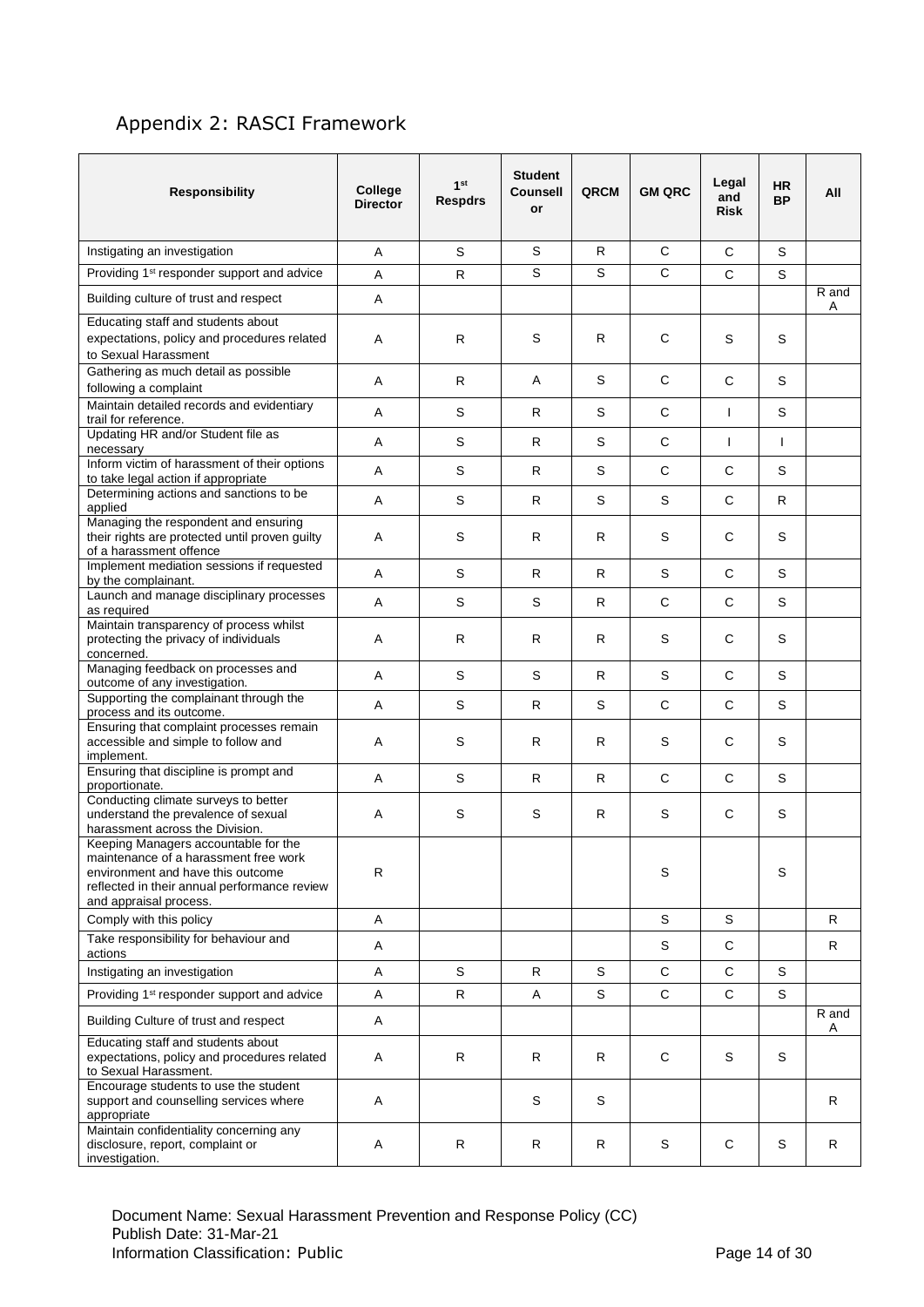| <b>Responsibility</b>                                                                                                                                      | College<br>Campus<br><b>Directors</b> | 1 <sup>st</sup> Respdrs | <b>Student</b><br><b>Counsell</b><br>or | QRCM | <b>GM</b><br>QRC | Legal<br>and<br><b>Risk</b> | <b>HR BP</b> | All        |
|------------------------------------------------------------------------------------------------------------------------------------------------------------|---------------------------------------|-------------------------|-----------------------------------------|------|------------------|-----------------------------|--------------|------------|
| Act when witness to inappropriate behaviour.                                                                                                               |                                       |                         |                                         |      |                  |                             |              | R          |
| Encourage staff members to use the services of<br>the HR BP as appropriate                                                                                 | A                                     |                         |                                         |      |                  |                             |              |            |
| Encourage students to use the student support<br>and counselling services where appropriate.                                                               | Α                                     |                         | S                                       | S    |                  |                             |              | R          |
| Manage disclosures, concerns, complaints of<br>sexual harassment in a timely, confidential and fair<br>manner ensuring due process for all parties.        | R                                     | S                       | S                                       | S    |                  | S                           | C            | R          |
| Act to make students and staff aware of UPA's<br>commitment to assist them should they experience<br>sexual harassment regardless of where this<br>occurs? |                                       |                         |                                         |      |                  |                             |              | R and<br>Α |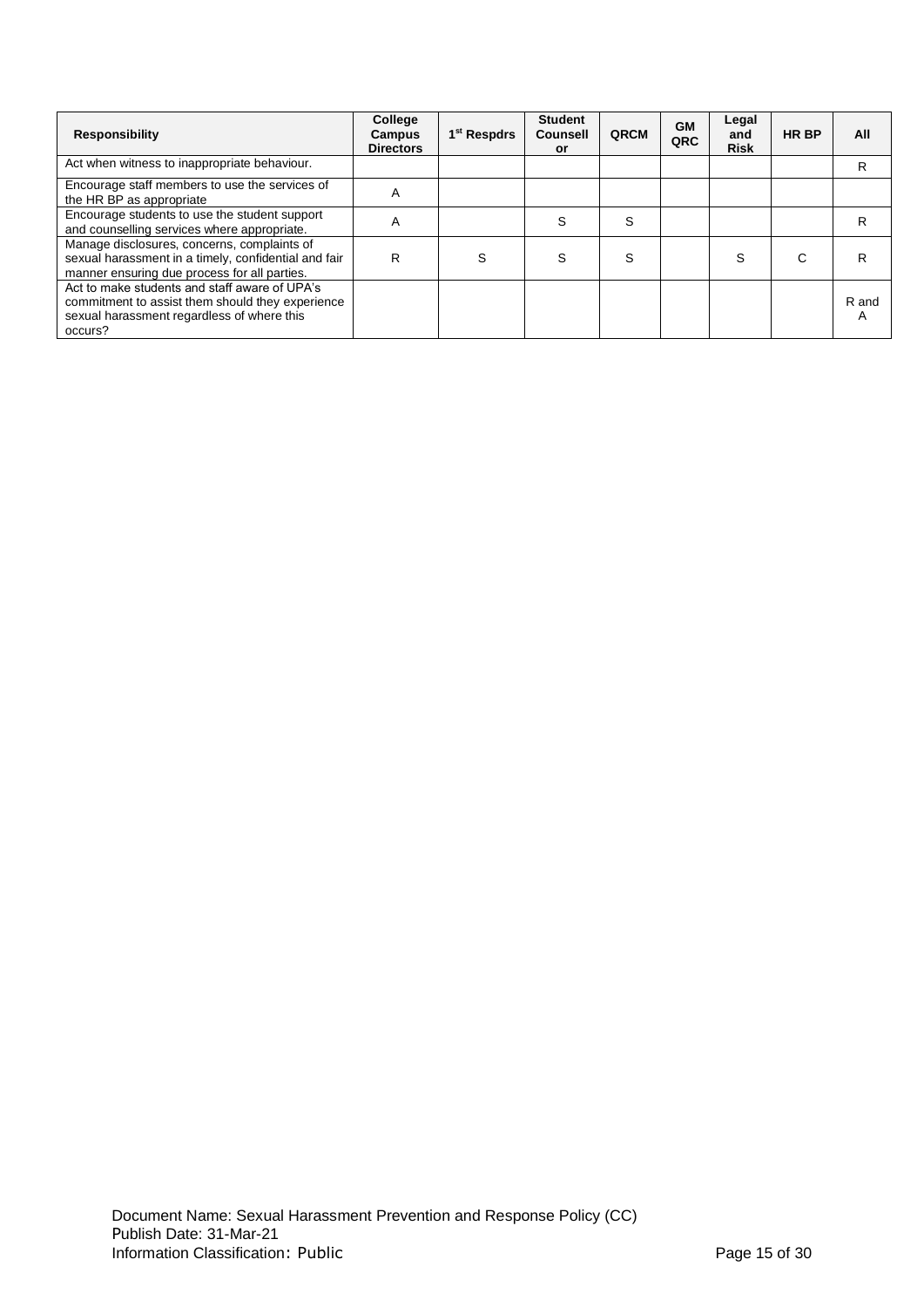## <span id="page-15-0"></span>Appendix 3: Third-Party Harassment Guidelines

## 1 Overview

- a) UPA's third-party harassment guidelines apply and aim to address student and/or employee harassment coming from people who may be visiting the College or providing third party services to the college .
- b) Curtin College will not tolerate this kind of behaviour, even if it means having awkward conversations with partners.
- c) Ensuring Curtin College students and staff are safe in our work and study environment is Curtin College first priority.

## 2 Scope

- a) These guidelines apply to everyone inside of Curtin College as well as those outside of Curtin College including vendors, customers, contractors, shareholders and any other people we are connected to or do business with.
- b) Curtin College aims to protect every student and employee, intern or volunteer regardless of level, function, seniority, status or protected characteristics like race, gender and sexual orientation.
- c) For a more detailed explanation of our stance towards harassment, please refer to our sexual harassment prevention and response policy and our sexual assault prevention and response policy.

## 3 Contextual elements

- a) Harassment is any kind of behaviour that humiliates, victimises or threatens a person, like directing racial slurs and making sexual advances.
- b) Even seemingly harmless actions, like a customer calling an employee constantly outside work for non-emergencies and without prior agreement, can constitute harassment.
- c) Innuendos, veiled threats and inappropriate or offensive jokes are all included in Curtin College's definition of sexual harassment.
- d) Harassment can happen in-person, over the phone, via email, on social media or through a messaging app.
- e) It can come from strangers or people you know.
- f) Anyone who objectifies, threatens or ridicules our students and/or employees is a harasser.

#### 4 Harassment from customers

- a) Harassment coming from customers is often difficult to deal with.
- b) Employees might be reluctant to report customers, especially ones who are responsible for substantial revenue. This causes the customer's behaviour to go unpunished and continue.
- c) Please do not hesitate to report a customer if they behave inappropriately and make your life difficult.
- d) Reporting means that they will not harass you anymore and that we will also have the chance to protect other students and/or employees who would come in contact with the harasser.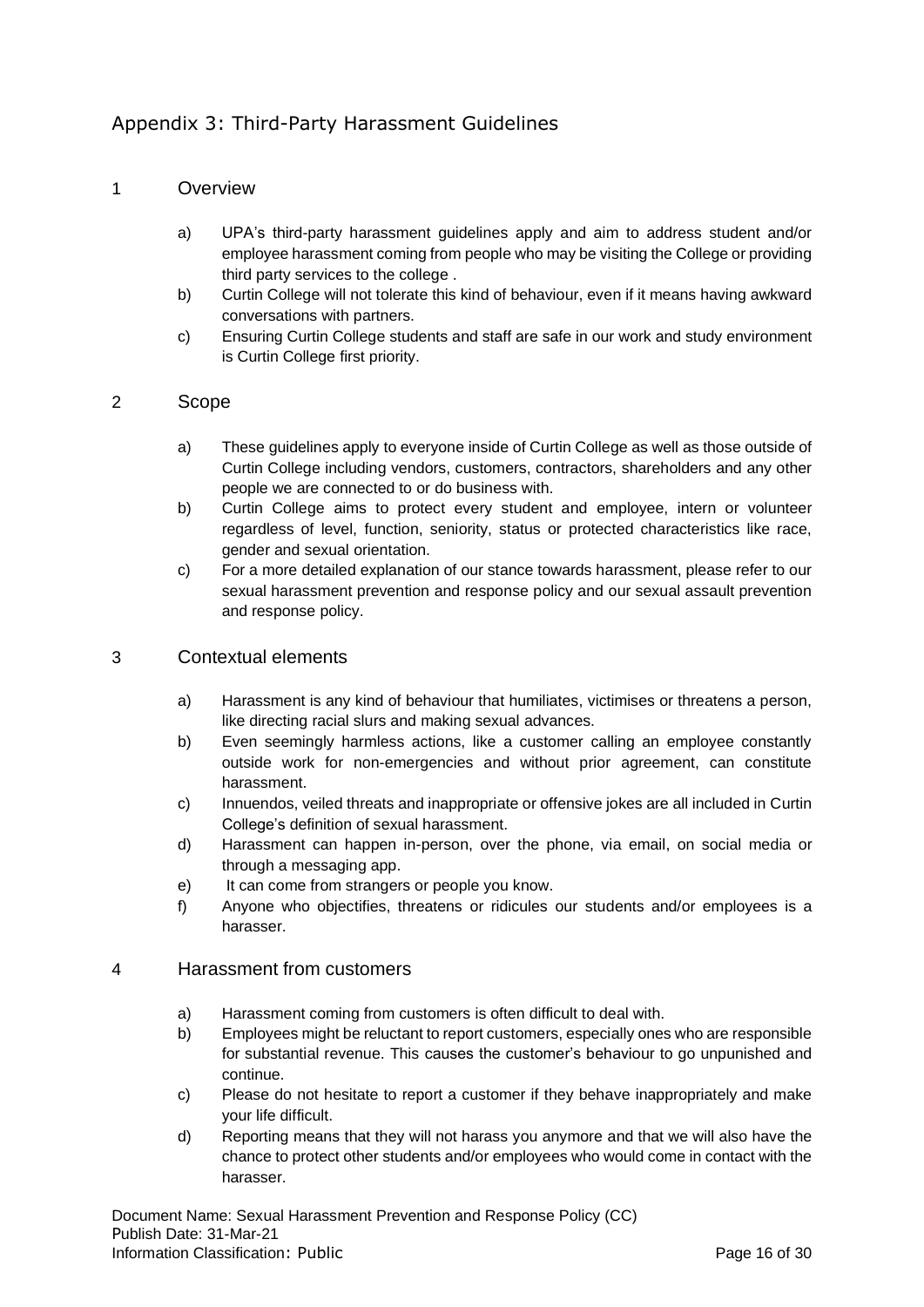- e) A staff member should report the customer to the HR Business Partner, via email or inperson and inform your manager of your report. If you have emails or other evidence, please attach them or bring them to HR Business Partner's attention.
- f) The HR Business Partner should inform the College Director.
- g) The HR Business Partner will investigate the claim and contact the customer to ask them to change their behaviour.
- h) If the customer is a business, the HR Business Partner with support from the College Director, will do the following:
	- i. Contact that business' HR department and file a complaint against the person who harassed the College staff member or student;
	- ii. Explicitly ask for that behaviour to stop;
	- iii. Ask the customer-company to assign another person as the College's contact; and,
	- iv. The College will push for this solution in three cases:
		- $\checkmark$  If the harassment from that person has happened to you or your colleagues before;
		- $\checkmark$  If the incident of harassment was severe (like a threat of violence or an explicit request for a sexual favour); and,
		- $\checkmark$  If you tell us you don't feel comfortable working with this person anymore.
- i) Curtin College will also discuss possible solutions on our end; for instance:
	- i. Remove the complainant from having to interact with that person's customer account; and,
	- ii. Assign another employee to take over interactions with that customer.
- j) Curtin College will not penalise you or retaliate against you in any way. Your working hours, salary/wage or other benefits will not be affected.
- k) If the customer-company ignores our report, or if the incident of harassment happens again and the customer seems unwilling to deal with the person responsible, we will dissolve our contract with that customer.
- I) If the customer is an individual, we will refuse our products/services until they correct their behaviour.

## 5 Harassment from prospective customers

- a) Salespeople and marketers interact with prospects every day. If any of these prospects harasses you:
	- i. Drop all interactions with them (like answering calls and sending emails) and report this to your manager. If somebody harassed you via email, forward those emails to your manager and HR Business Partner for reference.
	- ii. Leave immediately if someone harasses you at an on-site meeting. Please call your manager as soon as possible to let him/her know.
- b) Your manager will make sure that your performance metrics will not be affected due to a prospect's inappropriate behaviour. For example, you do not have to continue speaking to a harasser so that you hit your individual targets.
- c) If a prospect's behaviour negatively affects your goals (like revenue targets), talk to your manager. They will do everything possible to resolve this issue without negatively impacting your performance review.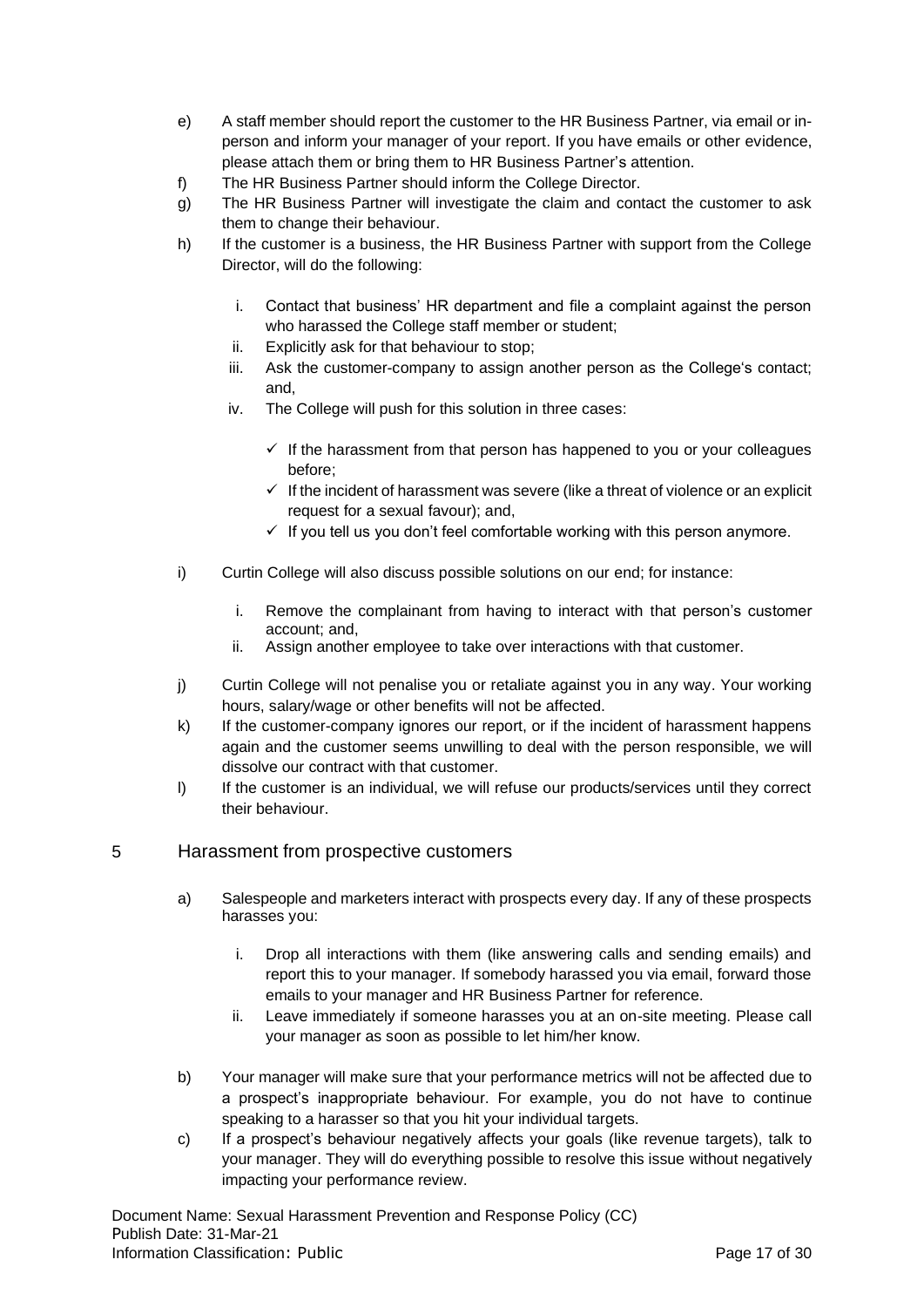d) After speaking to your manager, please mark that prospect as unqualified in records kept on that person/company, so other employees will not attempt to contact them later. This will help prevent other employees from being exposed to the prospect's behaviour.

## 6 Harassment from vendors and contractors

- a) Curtin College's zero tolerance of harassment and anti-violence, applies to all of our vendors and contractors.
- b) We will communicate these views and related policies in writing whenever we sign a contract with another business.
- c) If an employee of vendor or contractor harasses you, please report directly to Curtin College's HR Business Partner. Curtin College's HR Business Partner will:
	- i. Report the person who harassed you to the vendor's HR department; and,
	- ii. Depending on the severity of the harassment, demand that either this person stops this inappropriate behaviour immediately or the vendor assigns a different employee to that position.
- d) If harassment continues after our intervention or our vendor ignores our report, we will take appropriate steps inclusive of dissolving our contract with this vendor.

## 7 Involving the police

- a) Curtin College will involve the police if a harasser stalks, assaults or verbally/ physically threatens an employee. This applies to all possible third parties from customers to investors.
- b) When harassers seem dangerous (for example, if a harasser refuses to leave the premises and threatens you with physical violence), call the police before reporting to your line manager and the HR Business Partner.

## 8 Manager's responsibilities

- a) Curtin College has an open-door approach (see Appendix 2), which encourages students and employees to share their concerns and thoughts with us.
- b) However, sometimes an employee or student may not feel comfortable reporting on harassment, whether it has happened to them or a fellow student or colleague. This is why Curtin College expects managers and student facing staff, to always be alert and ready to spot harassment towards their team members and/or students.
- c) If a manager suspects one of his/her team members is being harassed, or, a staff member suspects that a student is being harassed, they are required to talk to the team member or student to get more information. Assure them that they will not be penalised for reporting harassment from any source or position within a hierarchy and, that Curtin College is committed to protecting them from harassment.
- d) Inform the HR Business Partner of the conversation and act immediately to protect the team member or student (like assigning someone else to interact with the person who harassed them until HR Business Partner's investigation is complete).
- e) Managers must also make sure their team members' performance review and metrics will not be affected, or that a student's study performance will not be affected.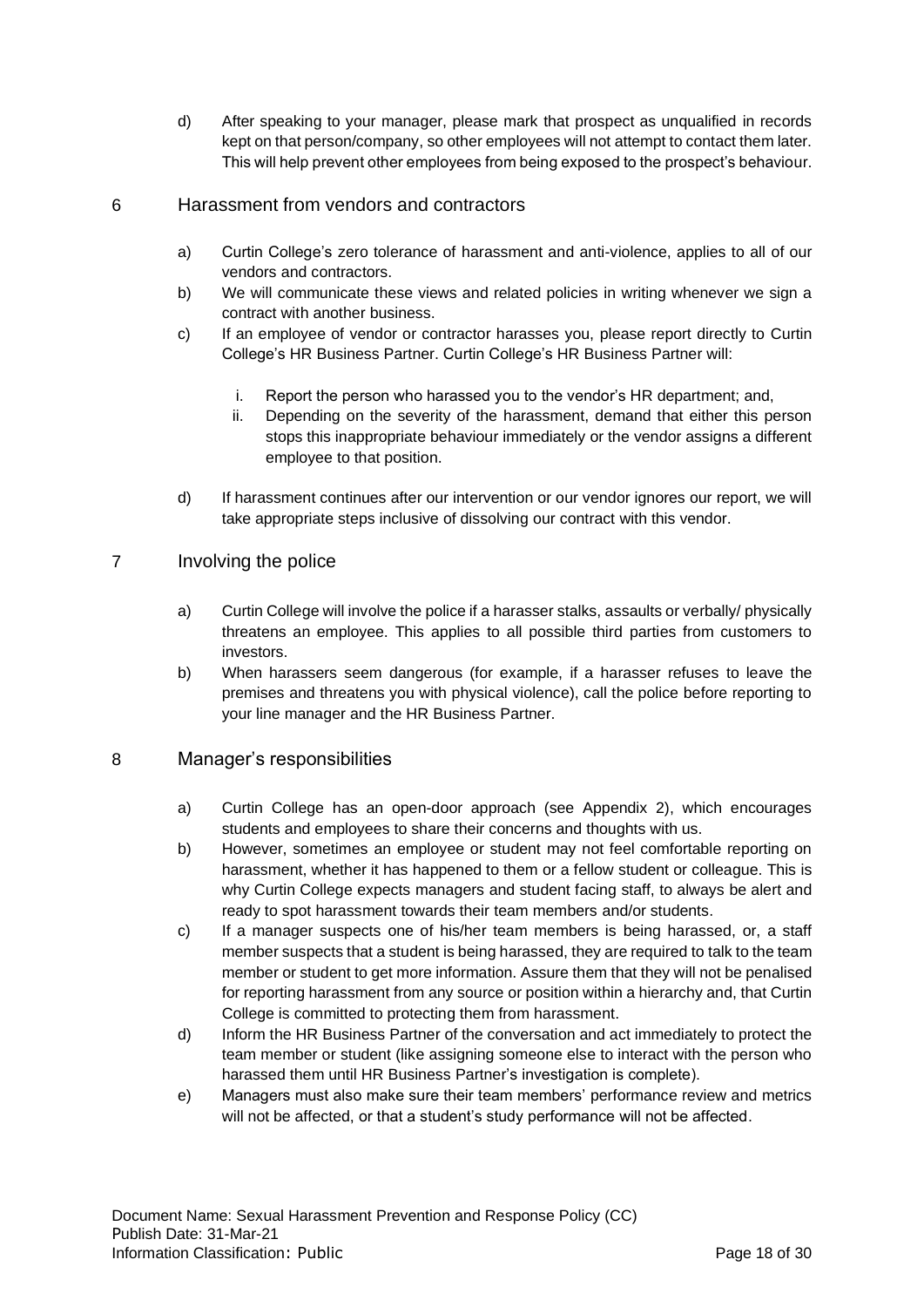## 9 HR Business Partners' responsibilities

- a) When the HR Business Partner receives a report about third-party harassment, they must:
	- i. Ask for as many details and information as possible from the person making the complaint.
	- ii. Keep copies of the report with dates, times and details of incidents and any possible evidence in a confidential file. HR Business Partner should update this file with all future actions and conversations regarding this complaint.
	- iii. Launch an investigation following discussion with and advice from College/Campus Director and all first responders involved in the process.
	- iv. HR Business Partner should always maintain professionalism when communicating with third parties, while also showing that they take the matter seriously and want to protect our employees and students.
	- v. Inform the harassed employees and/or students, of the College's procedures and direct the staff member and/or student involved to the relevant source of legal advice if appropriate.
	- vi. Consider the wishes of the harassed employee/student (complainant). If an employee or student, says they do not want to interact with a harasser again, the HR Business partner should consult with that employee's manager to find a solution that will not penalise the employee and, the Student Counsellor to find a solution that will not penalise the student.
- b) The HR Business Partner, College management or individual line managers must not, under any circumstances:
	- i. Blame the victim;
	- ii. Conceal a report; or,
	- iii. Discourage employees and/or students from reporting harassment.
- c) If the HR Business Partner or a manager behaves that way, please send an email to the harasser's own manager or a senior leader explaining the situation.
- d) Curtin College welcomes any feedback or complaint about its procedures and how its employees handled each case.
- 10 Helping harassment survivors
	- a) Curtin College wants to support the victims of harassment.
	- b) If a staff member or student experiences trauma, stress or other symptoms because of harassment, the College/Campus Director will encourage the staff member or student to consider:
		- i. *Taking agreed sick leave to restore mental health;*
		- ii. *Asking your insurance provider whether they cover mental health services*;
		- iii. *Talking to the EAP (Employee Assistance Programme) Officer to evaluate options (if a staff member) and the Student Counsellor (if a student)*; and,
		- iv. *Speaking to designated counsellors or medical practitioners as appropriate*.
	- c) Job and benefits (if a staff member) or study programme (if a student) will not be jeopardised or altered in the event of choosing any of these options or other means of recovery.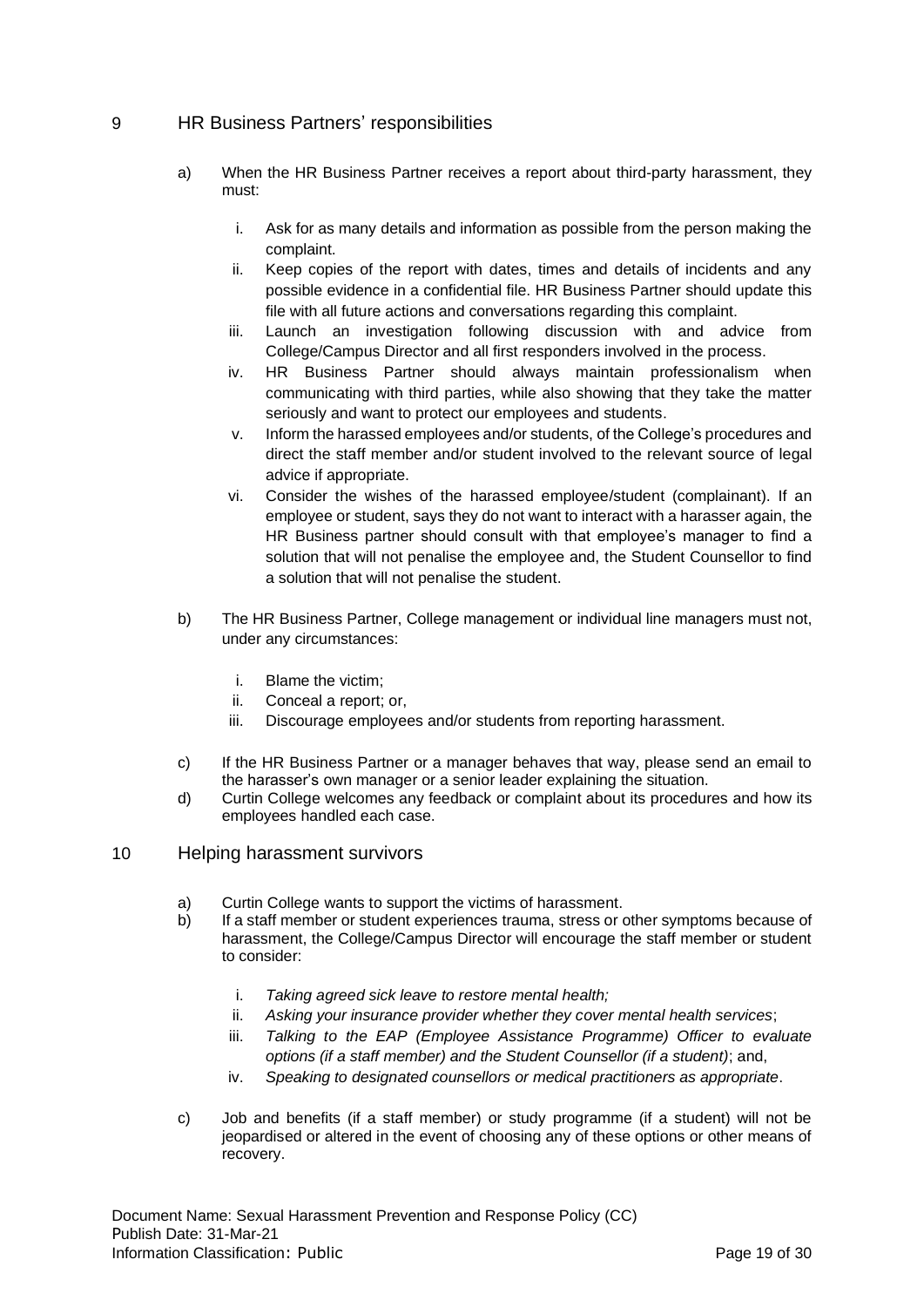## 11 Help Curtin College keep our workplace safe

- a) We all work best in environments where we feel safe and happy. We cannot control the behaviour of people outside of our organisation, but we can act to stop it.
- b) Please let us know whenever you are being harassed or witness others being the victims of harassment, whether the respondent is a customer, a student an employee or a partner.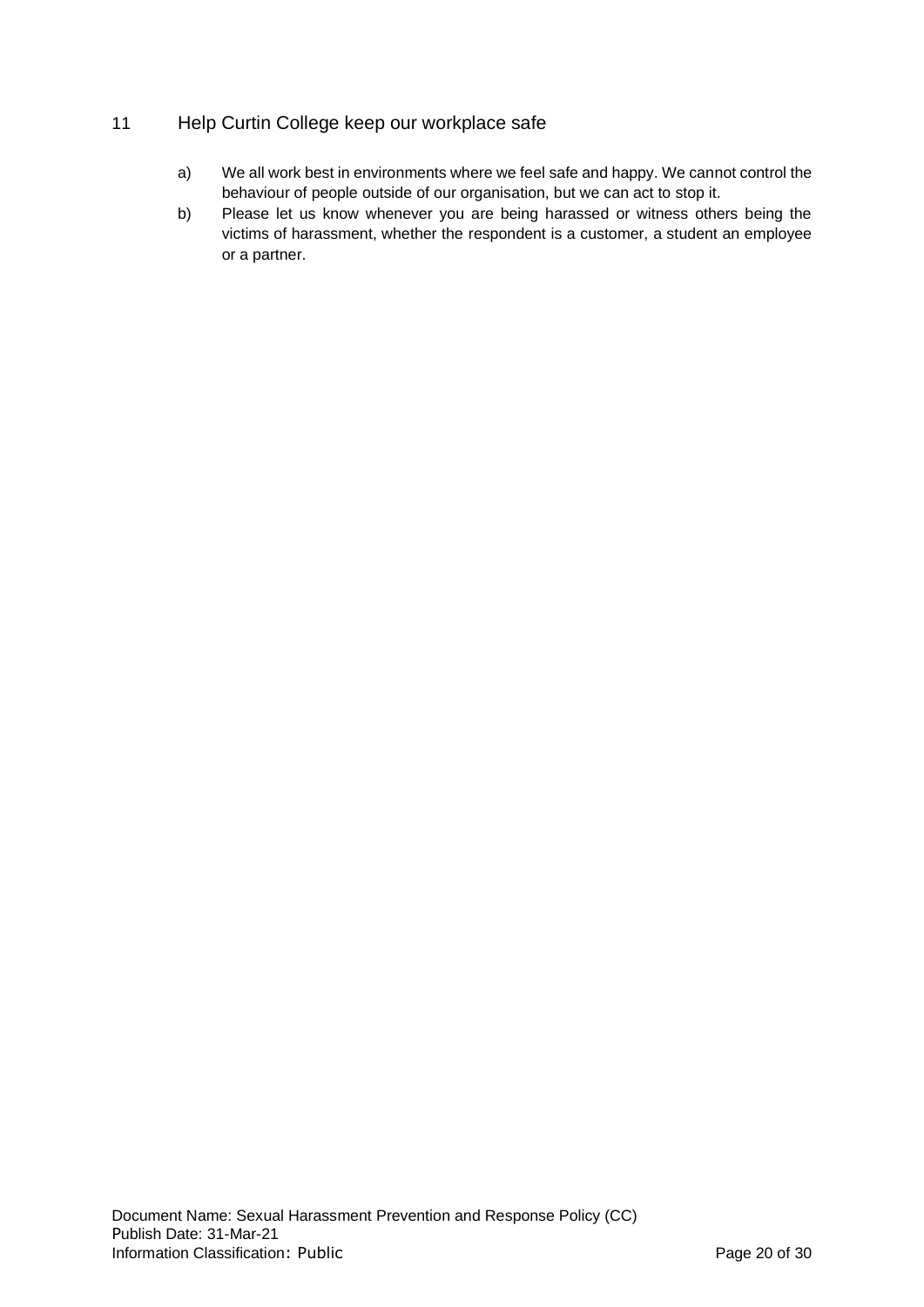## <span id="page-20-0"></span>Appendix 4: Curtin College's Open-Door-Approach

## 1 Purpose

a) Curtin College's open-door policy in business reflects its commitment to transparent and flexible communication between managers and team members and staff and students.

## 2 What is an Open-Door Approach?

- a) Curtin College's open-door approach is simply the management practice of being available to staff as and when they need to speak with management i.e. leaving the door open to encourage communication. It is a practice that enhances communication across the College: i.e. between management and staff; functional teams and staff and students.
- b) The significance of this approach is that it translates into better communication, which in turn helps build a culture of trust.
- c) Curtin College's leadership believes this encourages innovation and growth, because everyone has valuable thoughts to share and our workplace and ways of working can always be improved.
- d) Curtin College ask employees and students, as the heart of our business, to be ready to provide positive or negative feedback, or share ideas that can help us thrive.

## 3 Scope

- a) Curtin College expects managers of all levels to keep their door open; and this refers to so much more than their office door. They should be ready to listen to their employees and students in person or over digital means (email or messaging apps).
- b) Managers should establish a culture of trust and communication in their team; this also applies to senior management who should remain approachable for everyone in the Division.
- c) Team members and students are free to communicate their thoughts with upper management.
- d) Of course, this approach extends to HR. If a staff member has concerns, ranging from compensation to workplace harassment, feel free to approach the HR Business Partner as well as the College Director.

## 4 Open door elements

- a) Managers should leave their office door open so employees can approach them easily to:
	- i. Ask for counsel or feedback;
	- ii. Ask questions about a subject;
	- iii. Express a complaint or concern;
	- iv. Raise awareness for a problem;
	- v. Ask for resolution to an inside dispute or conflict;
	- vi. Make suggestions for change; and,
	- vii. Discuss other personal topics.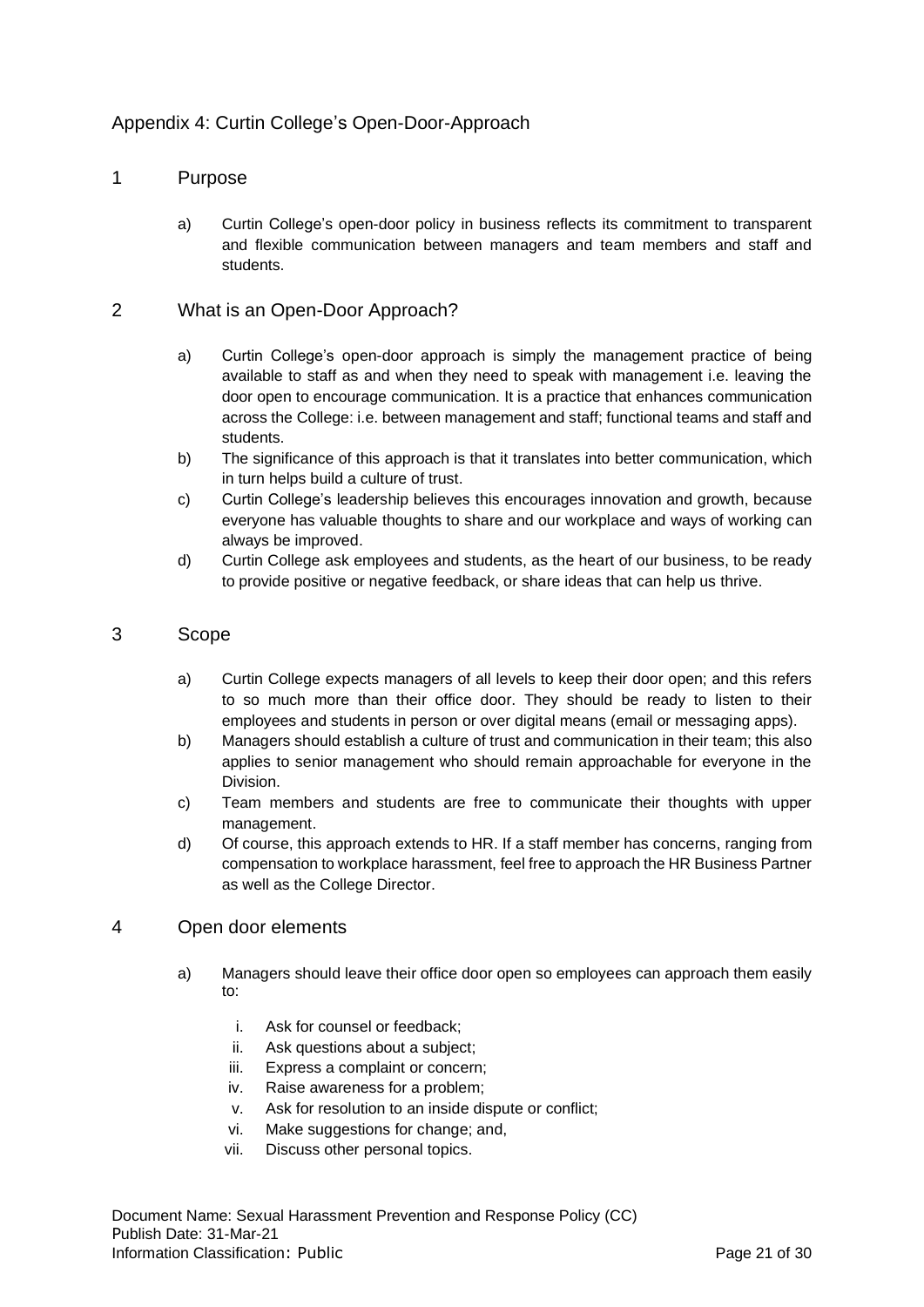## 5 Benefits of open-door approach in the workplace

- a) Curtin College is committed to the importance of open communication when it comes to innovation and improvement across the Division. More specifically, Curtin College hopes that listening to employees will help to:
	- i. Address employee concerns in time;
	- ii. Resolve disputes before tensions escalate;
	- iii. Provide timely and effective help employees who were victimised or harassed;
	- iv. Seize opportunities to improve processes; and,
	- v. Foster a culture of mutual trust and collaboration.

## 6 Manager's responsibilities

- a) As a Manager, listening to team members is part of your duties. You should always be ready to discuss important subjects (like harassment) as soon as possible, but you should also make time to listen to your team members' concerns or ideas.
- b) Action is also important. Our open-door approach aims to translate good feedback to better results. This means it's your job to follow through with improvements that matter. Use your judgment to determine whether you should pass information to your own manager or create a plan to address what your team member has told you.
- c) Always be transparent about what you are going to do. Do not promise anything that you are not sure you can deliver. Discuss with your team member, let them know your own thoughts and concerns. After all, communication works both ways.
- d) Of course, we expect you to take any negative feedback or criticism in stride. You must not retaliate (against or victimise team members. If you are not sure how to handle the information you received, remember: your manager's and HR Business Partner's doors are also open.

## 7 Complainants' responsibilities (Staff and Students)

- a) Communication is important and is built on mutual trust. This means that just as you trust your manager to listen to you, your manager trusts you to help them digest information better. So, we ask you to:
	- i. Ask for an appointment in advance, whenever possible, if you want to talk about a significant or delicate matter – it ensures adequate time to deal with important issues;
	- ii. Communicate with your manager whenever possible instead of going to a more senior manager first. The chain of command matters if concerns are going to be managed effectively, immediate escalation does not always result in the best outcome.
	- iii. You can bypass your manager in some cases: for example, if they are out of office, if they are involved in a harassment claim or they have consistently and wilfully violated the open-door approach (which you can report to Curtin College's HR Business Partner); and,
	- iv. Try to resolve minor disputes with your colleagues before reaching out to your manager. Trust and communication should work **horizontally as well as vertically** in Curtin College.
- b) In general, speak up when you have an opinion about something.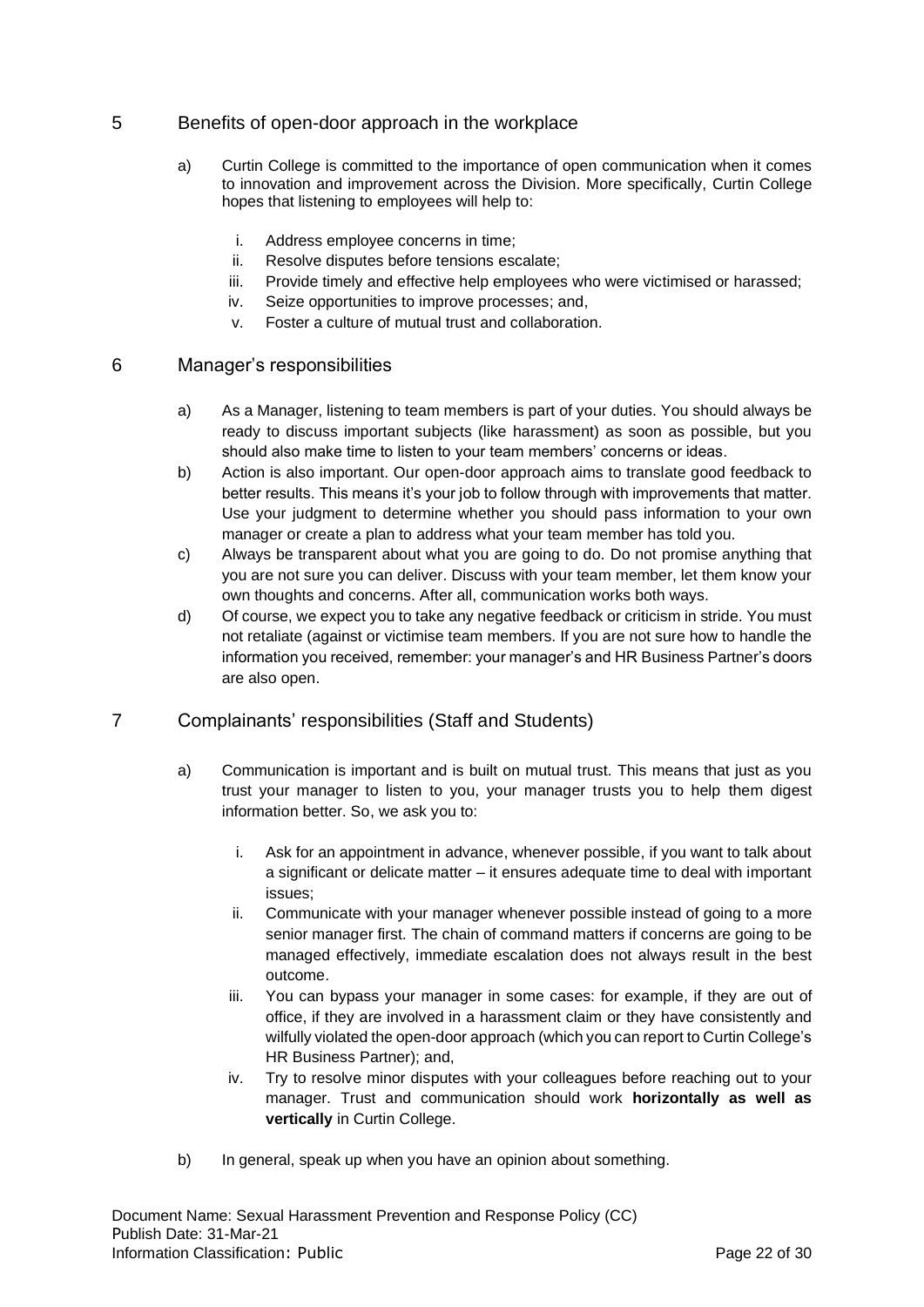- c) Inform us when you notice harassment, victimisation or any violation of the code of conduct.
- d) We need all of you to ensure the work and study place is safe and pleasant for everyone.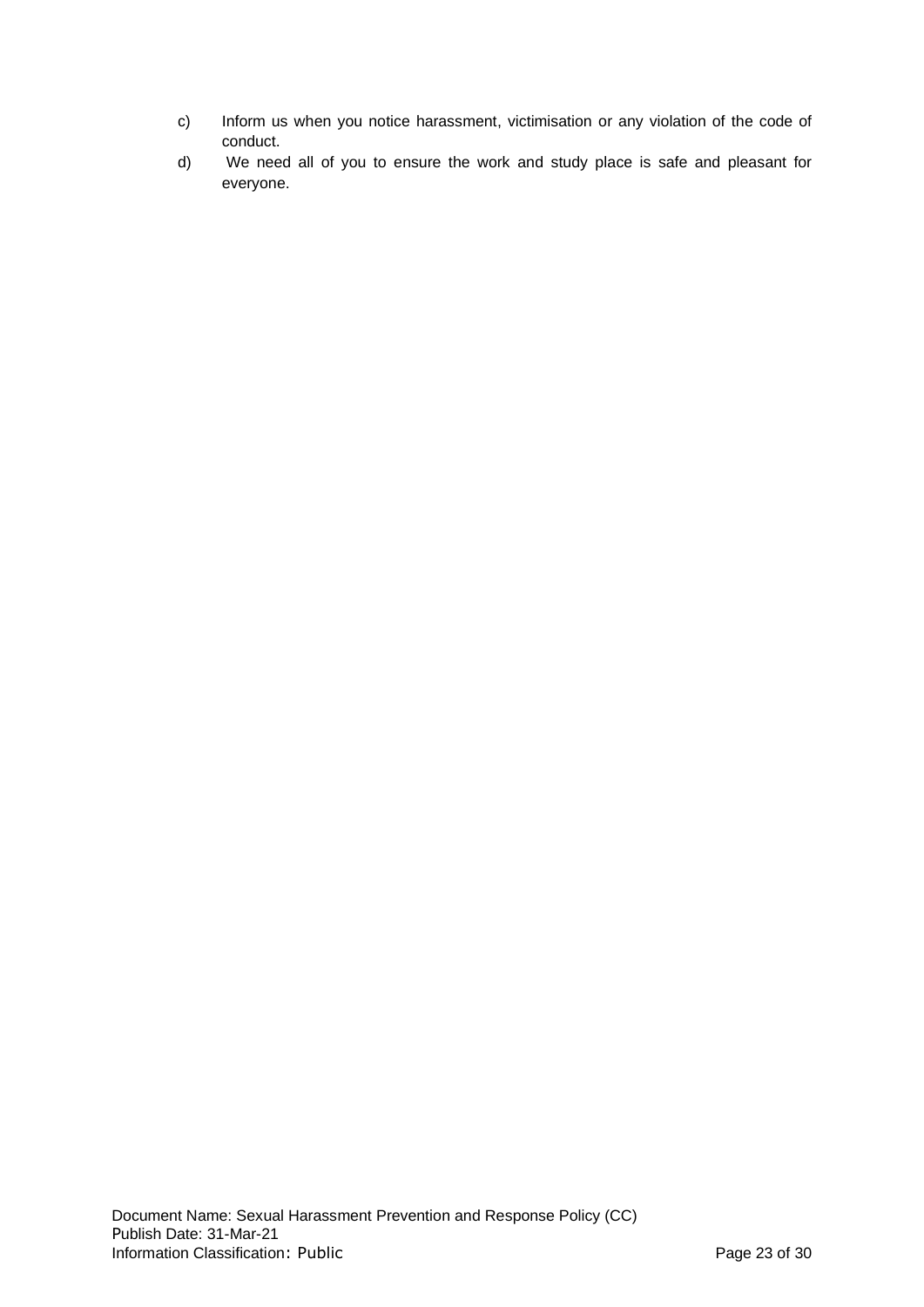Curtin College

## Appendix 5: Process Flow for Managing Sexual Harassment Complaints



**party providers and contractual arrangements**

• **Board of Directors informed of outcome**

• **Investigation closed – Complainant may refer their complaint to an external body at any point in the process**

**End** 

<span id="page-23-0"></span>Document Name: Sexual Harassment Prevention and Response Policy (CC) Document Name: 31-Mar-21 Publish Date: 31-Mar-21 Information Classification:Public **Page 24 of 30** Page 24 of 30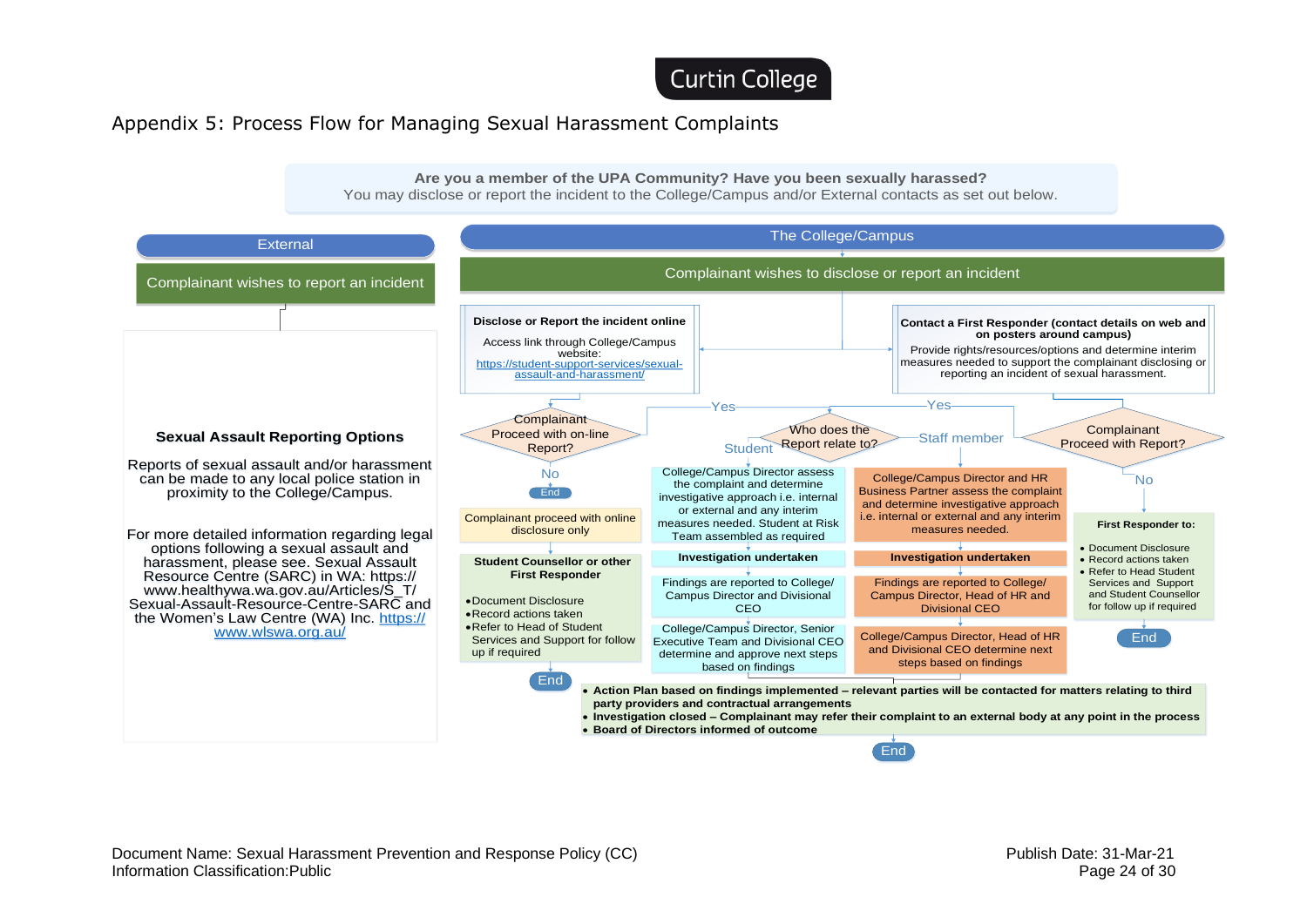#### 5.1 Student Reports Sexual Harassment



Document Name: Sexual Harassment Prevention and Response Policy (CC) Publish Date: 31-Mar-21 Information Classification: Public **Page 25 of 30** and the state of 30 and the state Page 25 of 30 and the state Page 25 of 30 and the state Page 25 of 30 and the state Page 25 of 30 and the state Page 25 of 30 and the sta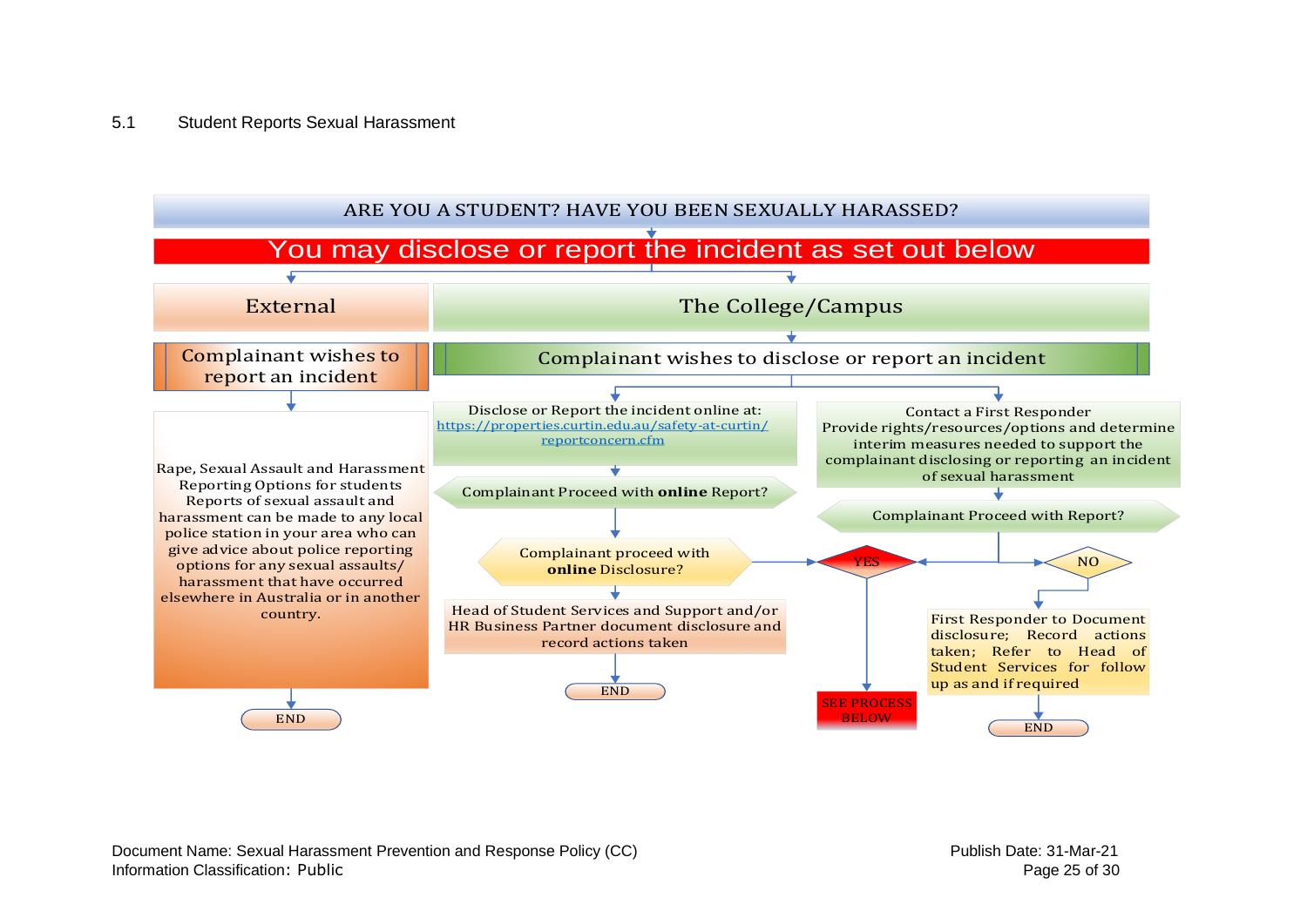## 5.2 Student Proceeds with Report of Sexual Harassment

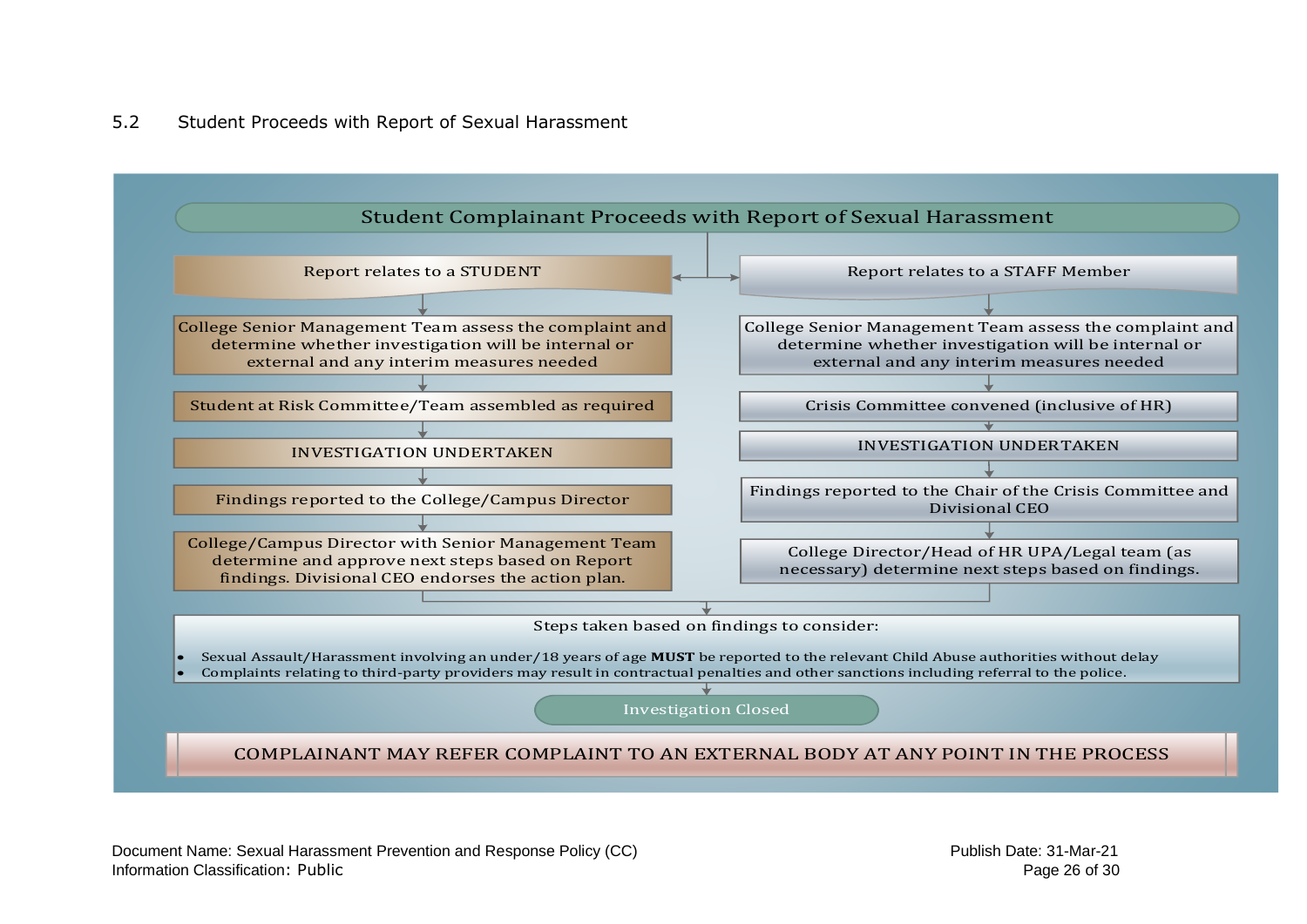## 5.3 Staff Member Reports Sexual Harassment



Document Name: Sexual Harassment Prevention and Response Policy (CC) example and the example of the Publish Date: 31-Mar-21 Information Classification: Public **Page 27 of 30** and the state of 30 and the state Page 27 of 30 and the Page 27 of 30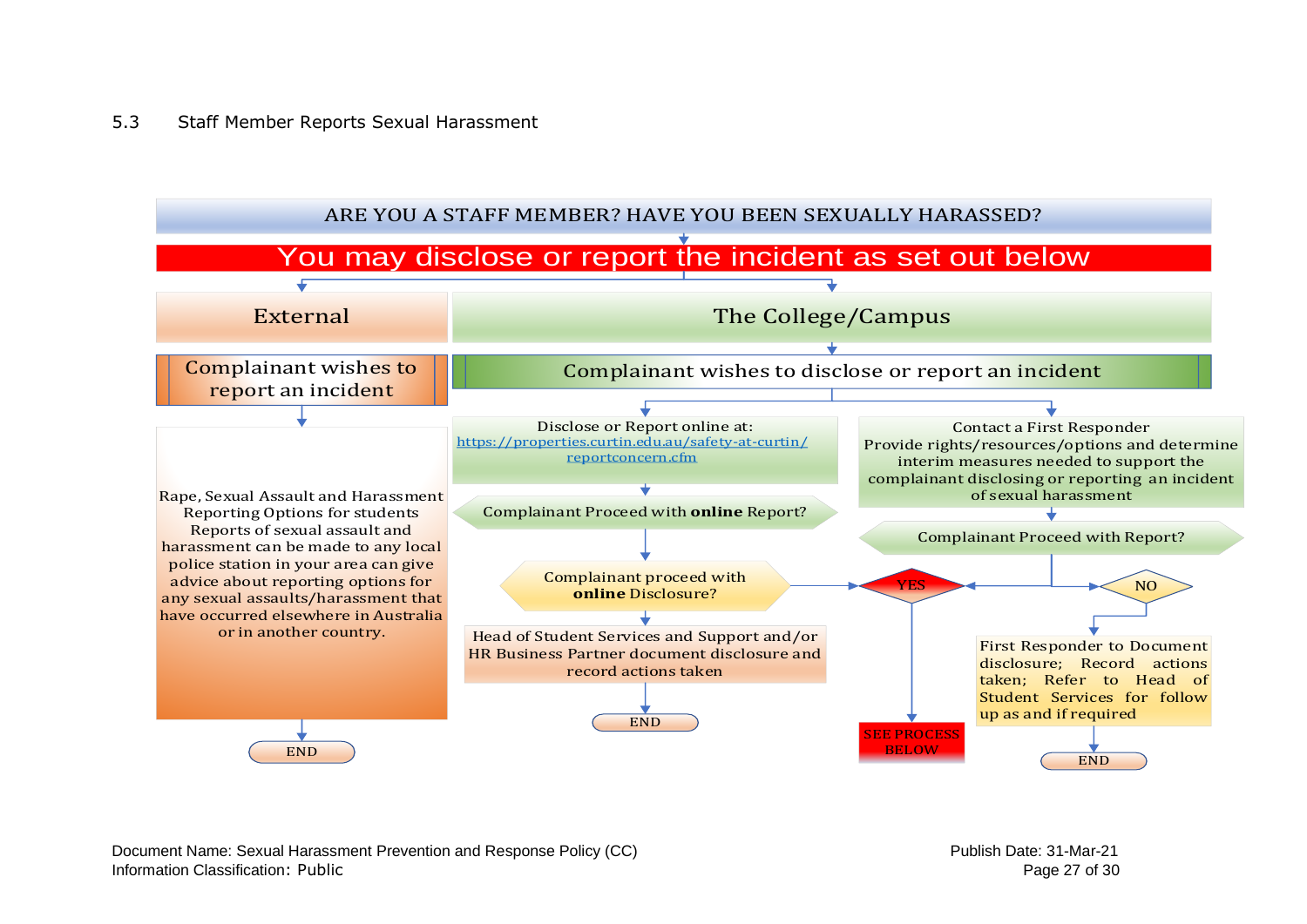## 5.4 Staff Member Proceeds with Report of Sexual Harassment

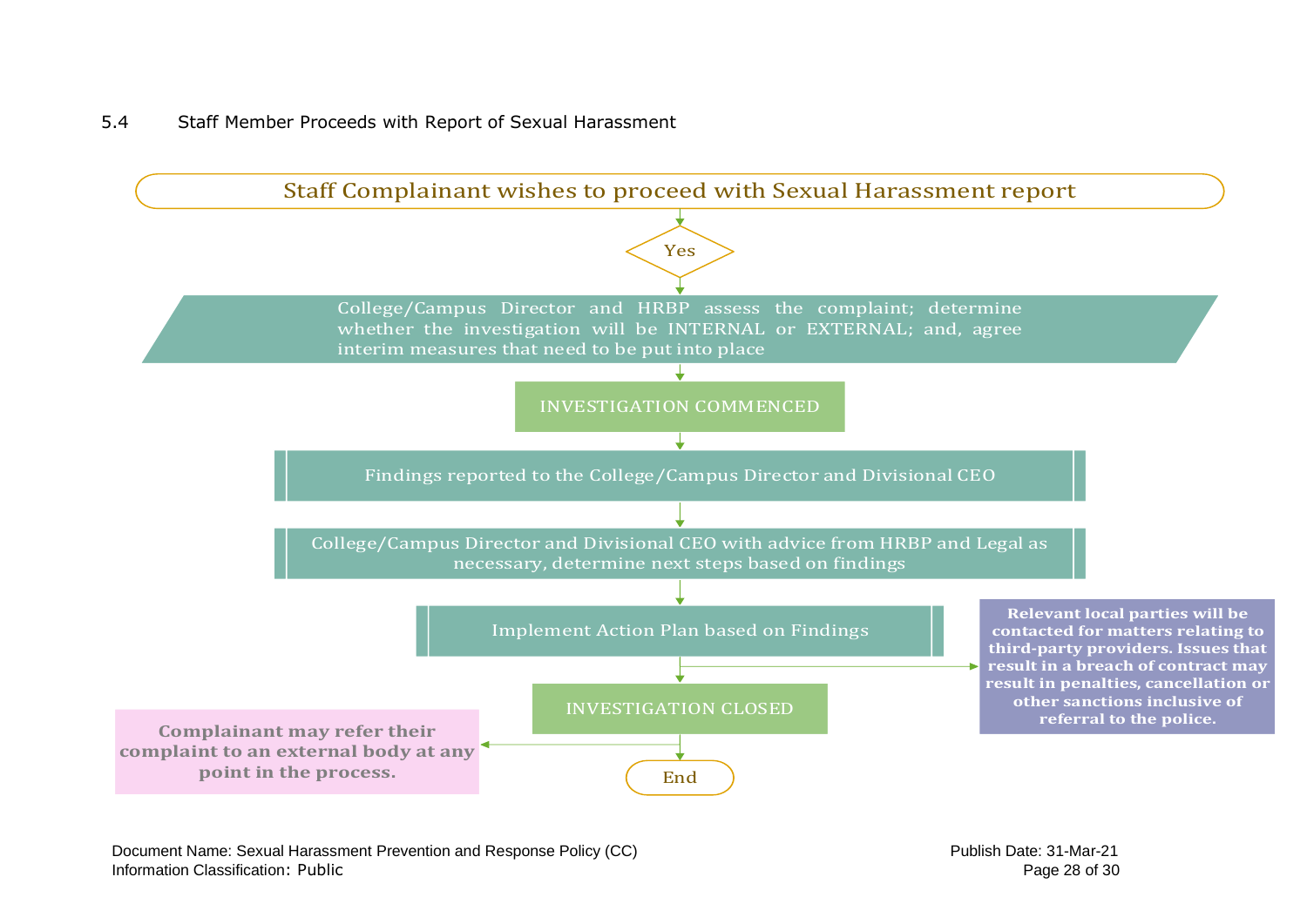

## <span id="page-28-0"></span>Appendix 6: Nine Principles of Good Practice<sup>1</sup>

<sup>1</sup> TEQSA Good Practice Note Preventing and Responding to Sexual Assault and Sexual Harassment 072020 [https://www.teqsa.gov.au/sites/default/files/good-practice-note-preventing-responding-sexual](https://www.teqsa.gov.au/sites/default/files/good-practice-note-preventing-responding-sexual-assault-sexual_harassment.pdf?v=1594266369)[assault-sexual\\_harassment.pdf?v=1594266369](https://www.teqsa.gov.au/sites/default/files/good-practice-note-preventing-responding-sexual-assault-sexual_harassment.pdf?v=1594266369) (extracted 22/07/2020)